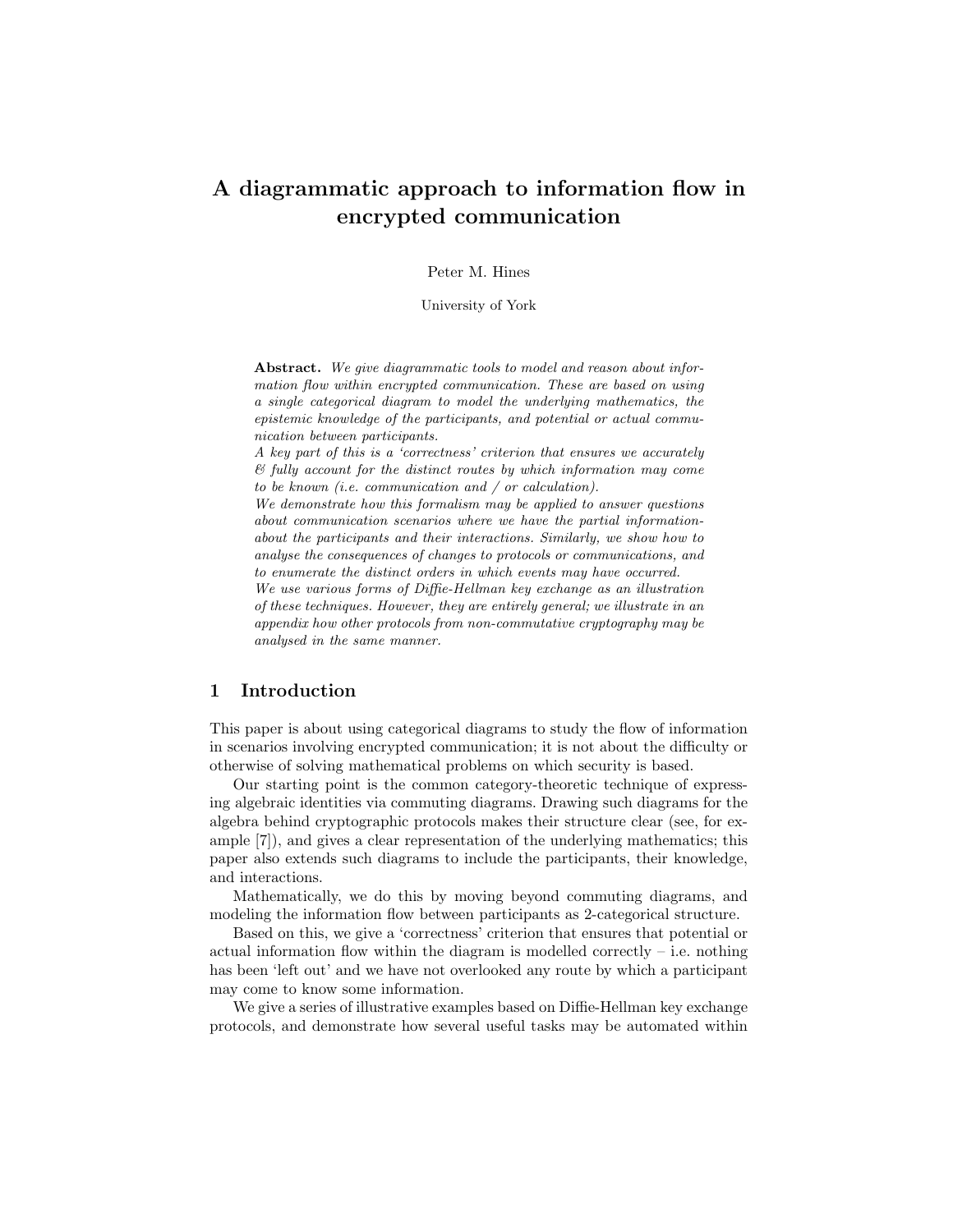this framework. These include calculating distinct paths by which information may come to be known, deciding causality and ordering of events, and finding the consequences of changes in the epistemic knowledge of the participants.

## 2 Bipartite Diffie-Hellman, diagramatically

Our aim is to present a formalism for modelling cryptographic and communication protocols in terms of categorical diagrams. In order to illustrate and test this formalism, we will use it to study various forms of Diffie-Hellman or D-H key exchange.

The basic bipartite D-H protocol is remarkable well-known [1, 6]; the underlying algebra, communications, and knowledge of participants are we summarised in Table 1.

Table 1. A concise summary of D-H key exchange



The tabular presentation simply distinguishes public and private information; by contrast, a fine-grained description of the knowledge of the participants (Alice, Bob, and some putative evesdropper Eve) is given in lattice form, by 'tagging' each algebraic element by a member of the power set lattice  $2^{\{A,B,E\}}$ of participants.

#### 2.1 Expressing algebraic identities diagrammatically

A core category-theoretic practice is giving identities as commuting diagrams.

**Definition 1.** A diagram over a category  $C$  is simply a directed graph with nodes labeled by objects. Each edge is labeled by an arrow whose source / target is given by the labels on the initial  $/$  final nodes. A diagram commutes when the composites along all paths with the same starting / finishing node are equal.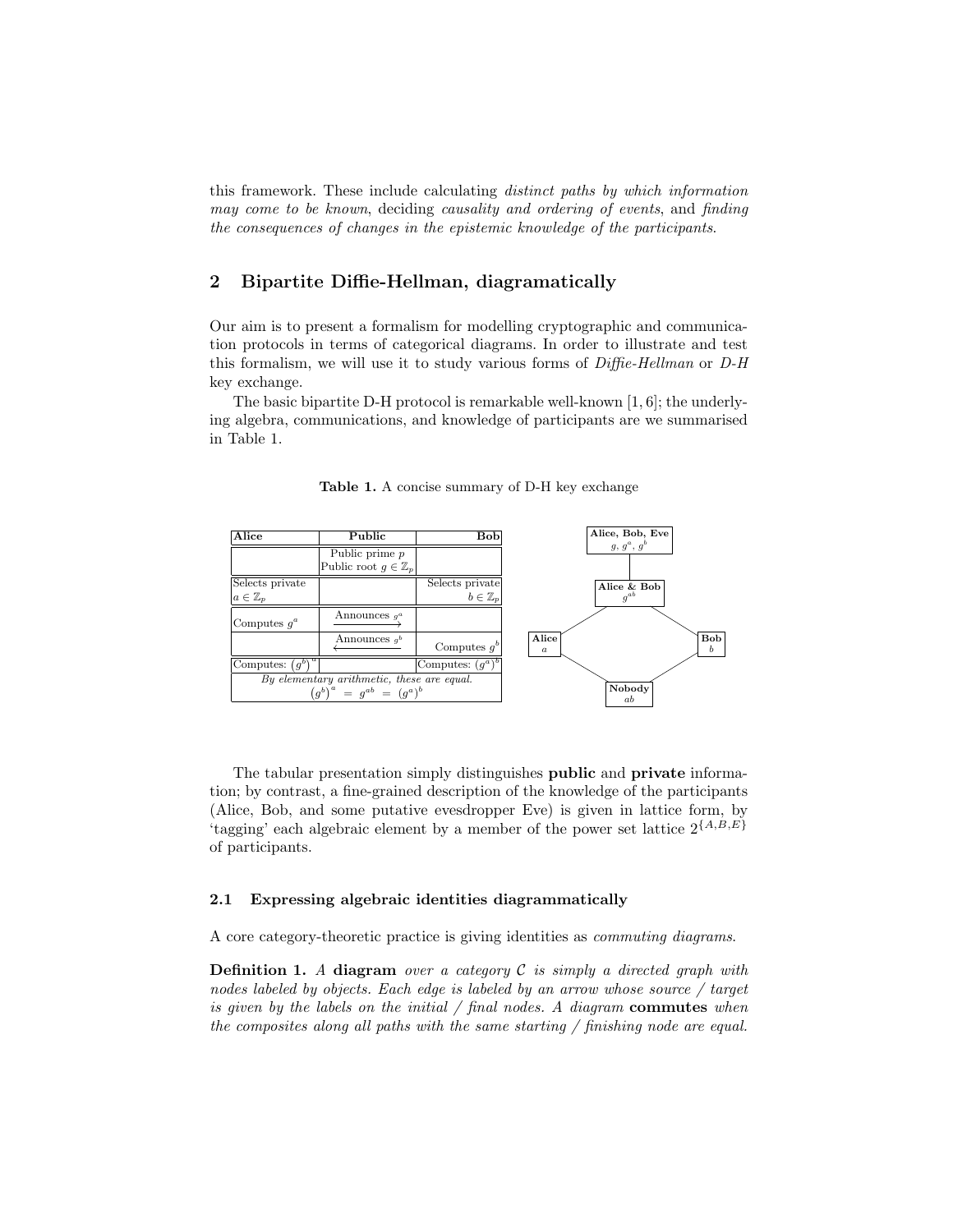Although the concept is simple, commuting diagrams provide a very efficient and visual way to express algebraic identities. In Figure 1 we express the identies from Table 1 as a commuting diagram over the following category:

**Definition 2.** Given prime  $p \in \mathbb{N}$ , we define the category  $DH_p$  to have two *objects: a singleton object*  $\{*\}$  *and the set*  $\mathbb{Z}_p = \{0, \ldots, p-1\}.$ 

For all  $x = 0, \ldots, p - 1$ , we have the following arrows:

- The selection arrows  $[x]$ : {\*} →  $\mathbb{Z}_p$ , defined by  $[x](*) = x \in \mathbb{Z}_p$ .
- The **modular exponentiation** arrows  $(\cdot)^x : \mathbb{Z}_p \to \mathbb{Z}_p$ , defined in the usual arithmetic manner.





Remark 1 (Interpretation). A key part of our diagrammatic calculus is that the arrows of the above category should be though of as operations that may reliably be performed by participants. As part of this, when we refer to the epistemic knowledge of participants in a protocol, this should be interpreted as "who is able to perform a given operation?" For example, Bob is able to perform the exponentiation  $( )^b : \mathbb{Z}_p \to \mathbb{Z}_p$ ; similarly, both Alice and Bob are able reliably to select the secret key from  $\mathbb{Z}_p$ , but Eve cannot.

#### 2.2 Combining algebraic & epistemic data

We now combine the algebraic and epistemic aspects of the D-H protocol into a single categorical diagram (Figure 2), by 'tagging' each categorical arrow by the subset of participants that are able to perform that operation.

By treating  $2^{\{A,B,E\}}$  as a monoid with composition given by intersection we consider Figure 2 to be a categorical diagram over the product category  $\mathbf{DH_p} \times 2^{\{A,B,C\}}$ . Note that this categorical diagram fails to commute.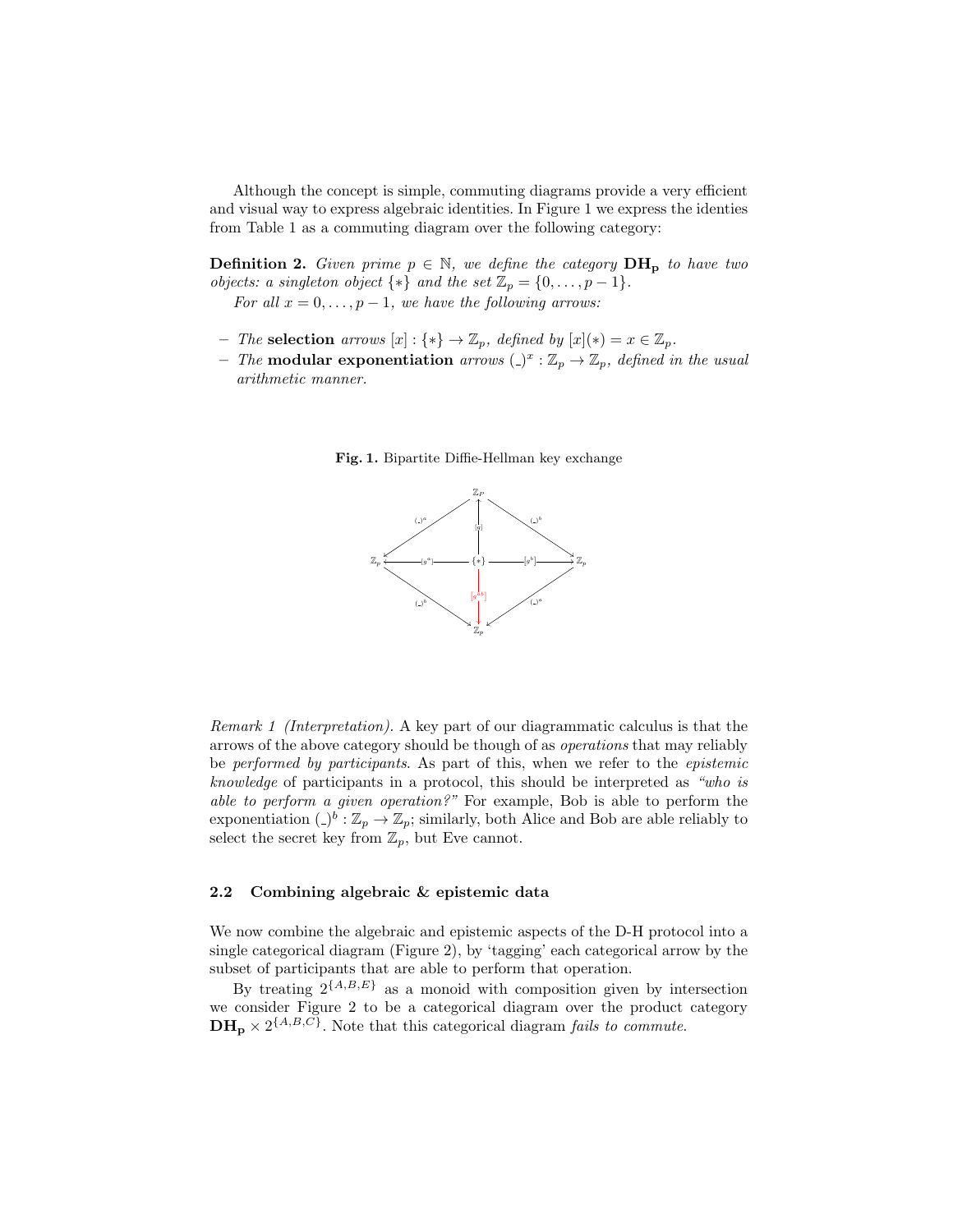

Fig. 2. The Algebraic-Epistemic diagram for Diffie-Hellman key exchange

## 3 Information flow as failure of commutativity

The failure of commutativity in Figure 2 is obvious. Our claim is that this is a feature rather than a bug: it captures key features of communication protocols in graphical form. Precisely, the points at which commutativity fails are those where either  $1/$  a public announcement has taken place, or  $2/$  there exists more than one route to calculating the same result.

Fig. 3. Announcements as failure of commutativity in D-H key exchange



Consider the subdiagram of Figure 2 given in Figure 3. This fails to commute because  $((a^a, \{A\}) ([g], \{A, B, E\}) = ([g^a], \{A\}) \neq ([g^a], \{A, B, E\})$ . Similarly,  $((a^b, {B}) (g, {A, B, E}) = ({g^b}, {B}) \neq ({g^b}, {A, B, E}).$ 

The underlying cause in both cases is the public announcements: we would see the label  $([g^a], \{A\}) = ((a^a, \{A\}) ([g], \{A, B, E\})$  in the case where Alice had raised the publicly known root to her secret key, but kept the result to herself. Similarly, we see an edge labeled by  $([g^b], \{A, B, E\})$ , rather than  $([g^b], {B}) = ((a^b, {B}) (g], {A, B, E})$  because Bob has *publicly shared the* result of his computation.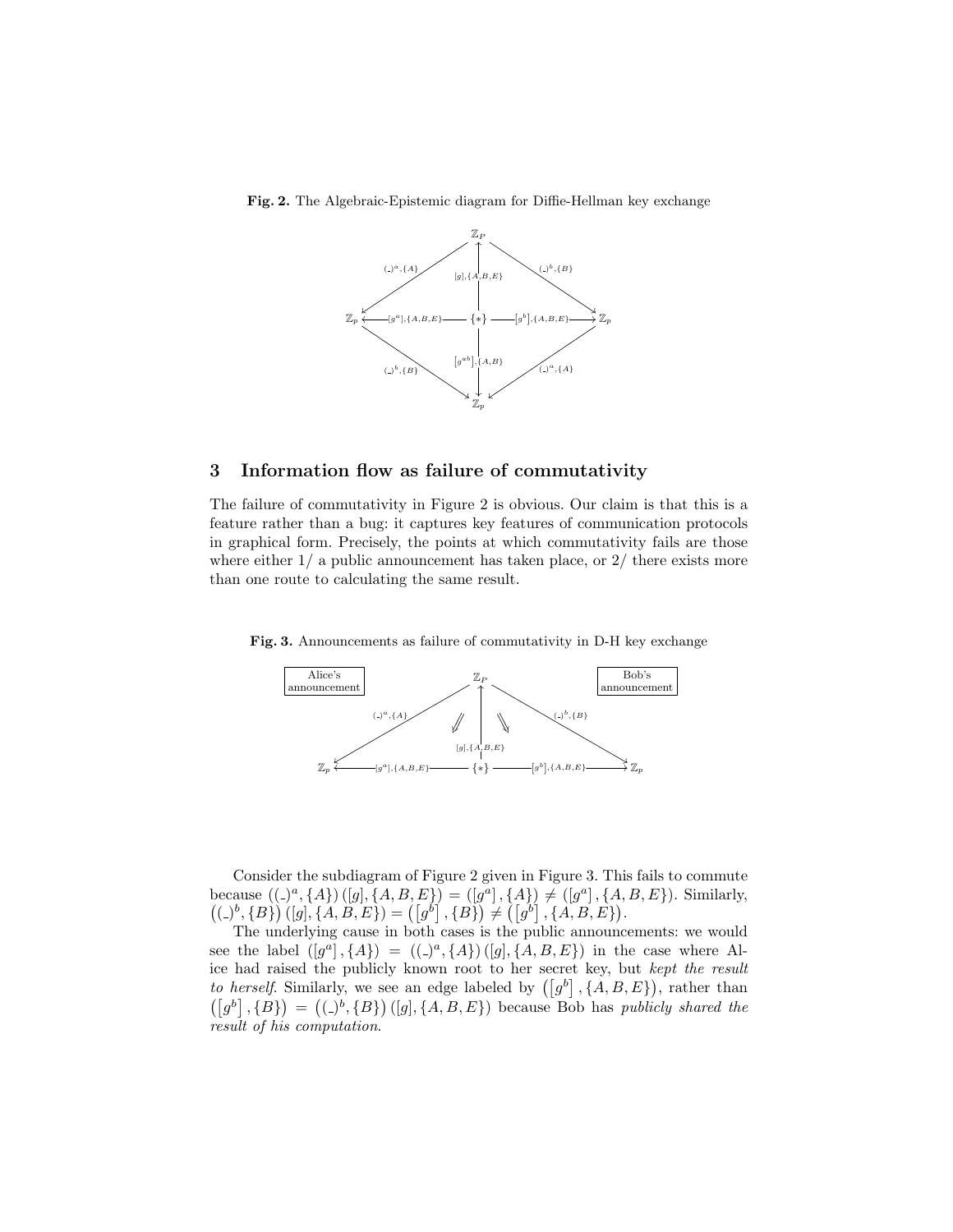Fig. 4. Failure of commutativity via distinct paths to the same result



Communication between participants clearly causes failure of commutativity; however, there is another significant reason why a diagram may fail to commute. Figure 4 gives another subdiagram of Figure 2 that also fails to commute, since  $((a)^b, {B})([g^a], {A, B, E}) = ([g^{ab}], {B}) \neq ([g^{ab}], {A, B}).$  In a similar way,  $((-)^a, \{A\}) ([g^b], \{A, B, E\}) = ([g^{ab}], \{A\}) \neq ([g^{ab}], \{A, B\}).$ 

However, no announcements or sharing of information have taken place in this part of the protocol. Rather commutativity fails because Alice and Bob have separately arrived at the same information (i.e. their shared secret  $g^{ab}$ ) via two distinct paths.

The fact that they both know it (and only they know it) is accounted for by the fact that the label on shared secret is the join of the labels of the two paths with the same source and target.

## 4 Algebraic-Epistemic diagrams, and a correctness condition

The above considerations apply generally, and motivate the following definitions:

**Definition 3.** We define the Algebraic-Epistemic or A-E diagram for a communication protocol or scenario to be a commuting diagram giving a complete representation of the operations that may be performed by the participants, together with tags representing who is able to carry out which operation. Note that there is no notion of causality or ordering of events; rather (as discussed in Remark 5) this emerges from the underlying category theory.

Remark 2. This paper uses Diffie-Hellman key exchange as illustration because it is simple and well-understood. We emphasise that these techniques are general; we may draw similar diagrams for other communication protocols or scenarios. Appendix A gives A-E diagrams for the 'Commuting Action Key Exchange' family of protocols from non-commutative cryptography [12], and demonstrates that the same interpretations and correctness criteria hold.

We now introduce a general 'correctness' criterion on A-E diagrams. This is based on 2-categories, where as well as objects and arrows between objects,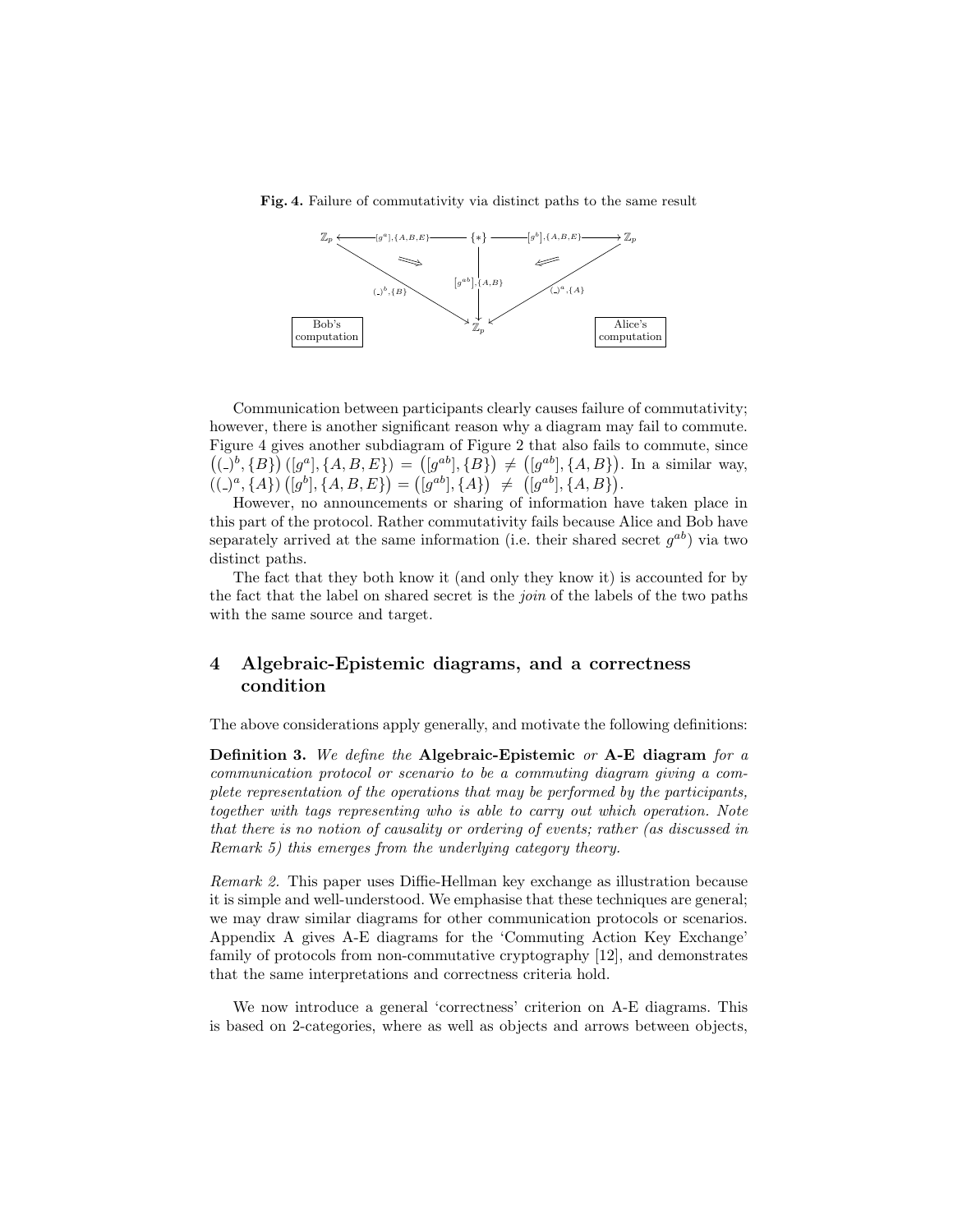we have 'higher-level' notion of 2-morphisms between arrows in the same homset. We refer to [8] for a good exposition of the general theory, but use a very restrictive special case, where the 2-morphisms are simply partial order relations between arrows in the same homset. The following is standard:

**Definition 4.** A category  $C$  is **poset–enriched** when each homset  $C(X, Y)$  has a partial ordering  $\leq_{XY}$  compatible with composition:

 $f \leq_{XY} a \in \mathcal{C}(X, Y)$  and  $g \leq_{YZ} b \in \mathcal{C}(Y, Z) \Rightarrow gf \leq_{XZ} ba \in \mathcal{C}(X, Z)$ 

(It is common to elide the object subscripts, when these are clear from the context).

Any category may be considered to be enriched over the partial order given by equality on homsets. The product of two poset-enriched categories is also assumed to be enriched over the product partial order:  $(a, b) \leq (c, d)$  iff  $a \leq c$  and  $b \leq d$ . Thus we may assume the category  $\mathbf{DH_p} \times 2^{\{A,B,E\}}$  used in Section 2.2 to be poset-enriched.

Based on this, we give a general definition on diagrams over poset–enriched categories that we will claim as a general 'correctness criterion' for Algebraic-Epistemic diagrams.

**Definition 5.** Given a poset-enriched category  $(C, \leq)$ , we treat it as a 2-category where the 2-cells are simply given by the partial ordering. We then say that a diagram  $\mathfrak D$  over C satisfies the information flow ordering (IFO) condition, or is an information flow ordered diagram when:

- 1. The underlying diagraph of  $\mathfrak D$  is acyclic.
- 2. For any edge e and path  $p = p_k \dots p_1$  with the same source and target node, the label on  $p$  is  $\leq$  the label on e.

It is standard to draw 2-morphisms in categorical diagrams as "two-cells"; for our purposes these are simply labeled by the partial order relation, so condition 2. is drawn as follows:



An immediate consequence of this condition is that any pair of edges with the same source and target nodes have the same label. We therefore include the assumption there is at most one edge with a given source / target.

Remark 3 (The IFO condition as a correctness criterion). The IFO condition is proposed as a correctness criterion for Algebraic-Epistemic diagrams generally. This 'correctness' is simply about about accurately accounting for 1/ information flow between participants, and  $2/$  what this enables them to calculate. Our claim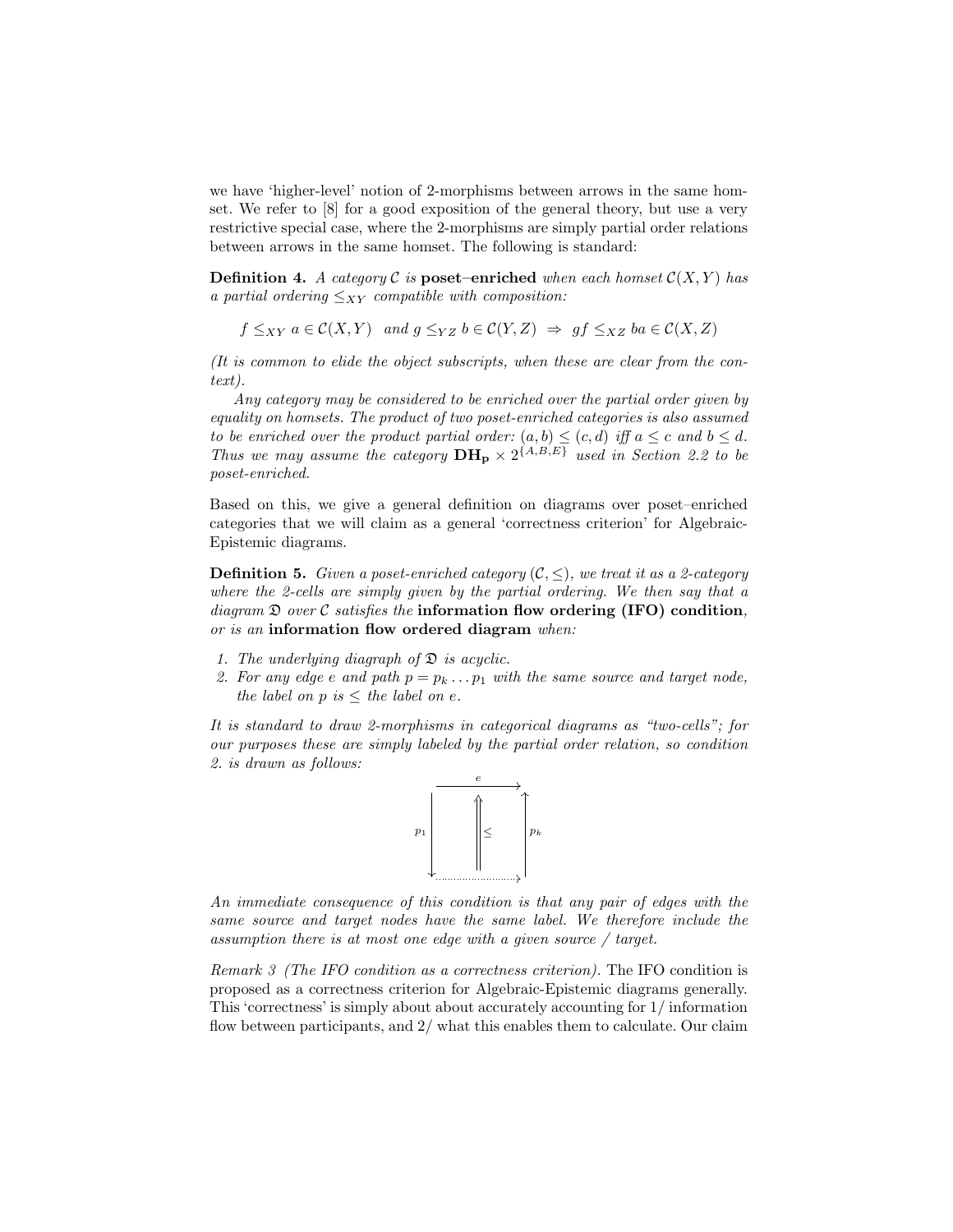is that if we find that the IFO condition is not satisfied, we have failed to account for either  $1/$  or  $2/$ . Further, we may often recover this additional information in a systematic and easily automated manner.

#### 4.1 Justifying the IFO condition

The prescription for drawing A-E diagrams is entirely generic. Diagrams are drawn over a category of the form  $C \times \mathcal{L}$ , where C is the algebraic setting for the protocol, and  $\mathcal L$  is a meet-semilattice (generally the powerset-lattice  $2^P$  of the participants in the protocol). We assume  $\mathcal C$  to be poset-enriched over the equality relation, so the product category  $C \times 2^P$  is then enriched via the product partial ordering.

The Algebraic-Epistemic diagram  $\mathfrak D$  for a protocol is a diagram over this category. The projection onto the first component  $\pi_1(\mathfrak{D})$  is an acyclic commuting diagram over  $\mathcal C$  that expresses the relationships between operations performed by participants in the protocol. By construction, this commutes, and therefore trivially satisfies the IFO condition. The additional lattice labels in  $\mathfrak D$  itself are 'tags' giving the subset of participants that are able to perform the operation on that edge.

Based on this generic description, the interpretation of the IFO condition is straightforward. Consider (a fragment of) the A-E diagram for some protocol consisting of one edge and one path between nodes  $H$  and  $K$ , as follows:



The IFO condition in this simple case states that  $\bigwedge_{j=1}^{n} P_j \leq Q$ . Given our interpretation, the IFO condition is an axiomatisation of the triviality that any individual who is able to perform each of the operations  $a_1, \ldots, a_n$  is also able to perform their composite  $a_na_{n-1} \ldots a_1$ .

Conversely, consider some diagram consisting of a single edge from node H to node K, and multiple paths  $\{I_1, \ldots I_n\}$  with the same source and target, where the meet of the labels along  $\Pi_k$  is denoted  $R_k$ , as follows:



The interpretation of the IFO condition is again straightforward. Every member of  $R_1, R_2, \ldots, R_n$  is able to perform b; thus  $R_j \leq Q$  for all  $j = 1...n$ . Using the additional lattice operations of  $2^P$  we may also write this as  $\bigvee_{j=1}^n R_j \leq Q$ . However, the possibility that additional communication / announcements have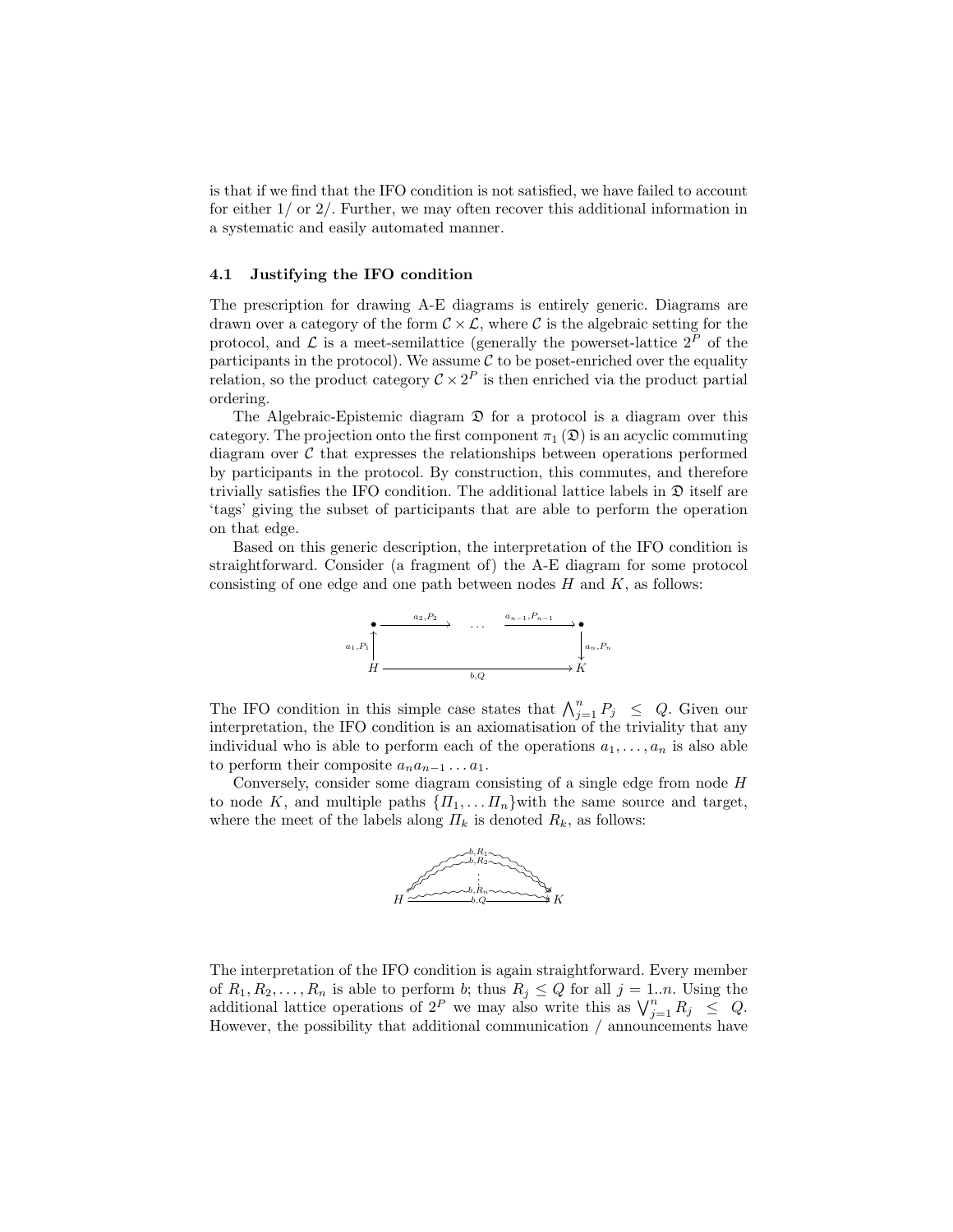also taken place prevents us from writing  $\bigvee_{j=1}^{n} R_j = Q$ ; indeed, failure of this condition is a clear signal that additional communication has taken place.

Remark 4 (The IFO condition and deadlock-freeness). A further consequence of the IFO condition is deadlock-freeness; for example, it rules out the situation where Alice is waiting for a communication from Bob before she may continue, whilst simultaneously, Bob is waiting for a communication from Alice before he may take his next step.

Based on the interpretation of communication as 2-cells, we may axiomatise a deadlock situation as a closed loop of 2-morphisms. As the 2-arrows are simply order-relationships within a poset-enriched category, the anti-symmetry axiom  $a \leq b \& b \leq a \Rightarrow a = b$  implies a collapse; we cannot draw a well-formed diagram where Alice is waiting for a result from Bob, whilst simultaneously Bob is waiting for a result from Alice.

## 5 Tripartite Diffie-Hellman key exchange

We now use diagrammatic methods to compare and contrast two approaches to tripartite secret sharing based on Diffie-Hellman key exchange. Multi-partite generalisations of Diffie-Hellman key exchange are well-established (see, for example, [5]). We consider the case where three participants construct a single shared secret, and where each pair of the three participants has a *distinct shared* secret. We refer to these as  $\binom{3}{3}$  Diffie-Hellman and  $\binom{3}{2}$  Diffie-Hellman respectively.

They are of course special cases of the situation where there are  $n$  participants, and each subset of k participants constructs a distinct shared secret – what we refer to as the general  $\binom{n}{k}$  Diffie-Hellman protocol. This, including its diagrammatics, is considered in Appendix C.

Definition 6  $\binom{3}{3}$  Diffie-Hellman key exchange). Let us assume participants {Alice, Bob, Carol, Eve} where Eve is the evesdropper, and Alice, Bob, and Carol will construct a mutual shared secret. Alice, Bob and Carol choose private keys  $a, b, c \in \mathbb{Z}_p$  respectively, and their shared secret  $g^{abc} = g^{bca} = g^{cab}$ is constructed as follows:

- 1. Alice computes  $g^a$  and communicates the result to Bob.
- 2. Bob computes  $g^b$  and communicates the result to Carol.
- 3. Carol computes  $g^c$  and communicates the result to Alice.
- 4. Alice computes  $(g^c)^a = g^{ca}$  and communicates the result to Bob.
- 5. Bob computes  $(g^a)^b = g^{ab}$  and communicates the result to Carol.
- 6. Carol computes  $(g^b)^c = g^{bc}$  and communicates the result to Alice.
- 7. Alice computes  $(g^{bc})^a = g^{abc}$ .
- 8. Bob computes  $(g^{ca})^b = g^{abc}$
- 9. Carol computes  $(g^{ab})^c = g^{abc}$ .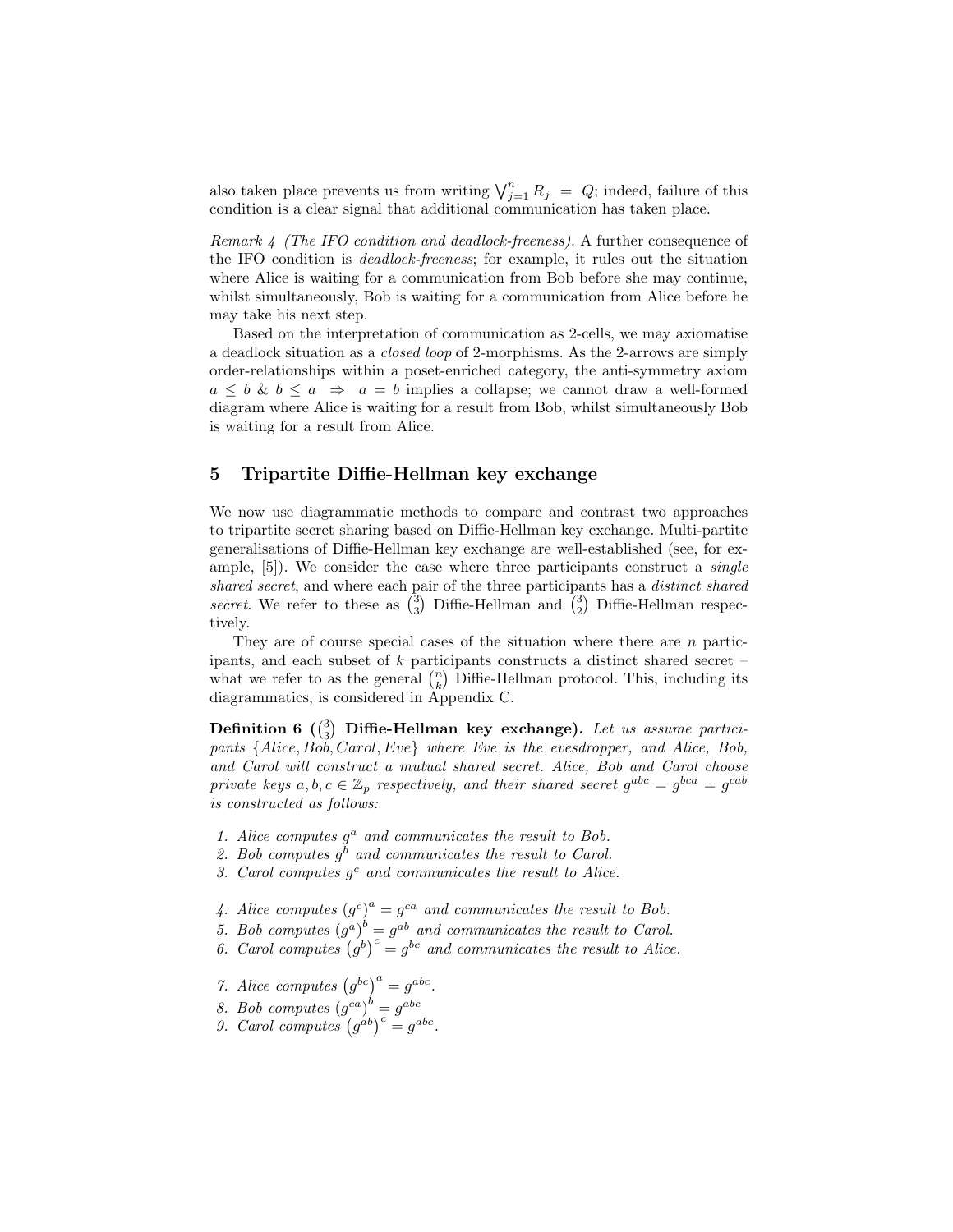It is of course assumed that Eve is party to all communication. We have made a slight break with convention, simply in order to test the formalism, and assumed that for whatever reason, Carol is not party to the communications between Alice and Bob, etc.

The Algebraic-Epistemic diagram for this is given in Figure 16, and – should it be needed – a step-by-step description of how this diagram is derived is given in Appendix B. It may be verified that this diagram satisfies the IFO condition, and it is also unambiguous who has communicated what information to whom.



**Fig. 5.** Algebraic-Epistemic diagram for  $\binom{3}{3}$  Diffie-Hellman

An obvious alternative to three participants calculating a single shared secret is the scenario where each pair of participants has a distinct shared secret via the standard Diffie-Hellman protocol.

**Definition 7.** (The  $\binom{3}{2}$  **Diffie Hellman protocol**) We again assume participants {Alice, Bob, Carol, Eve} where Eve is the evesdropper. Alice, Bob and Carol choose private keys  $a, b, c \in \mathbb{Z}_p$ , and each pair, Alice-Bob, Bob-Carol, and Carol-Alice uses the bipartite D-H protocol to construct a shared secret.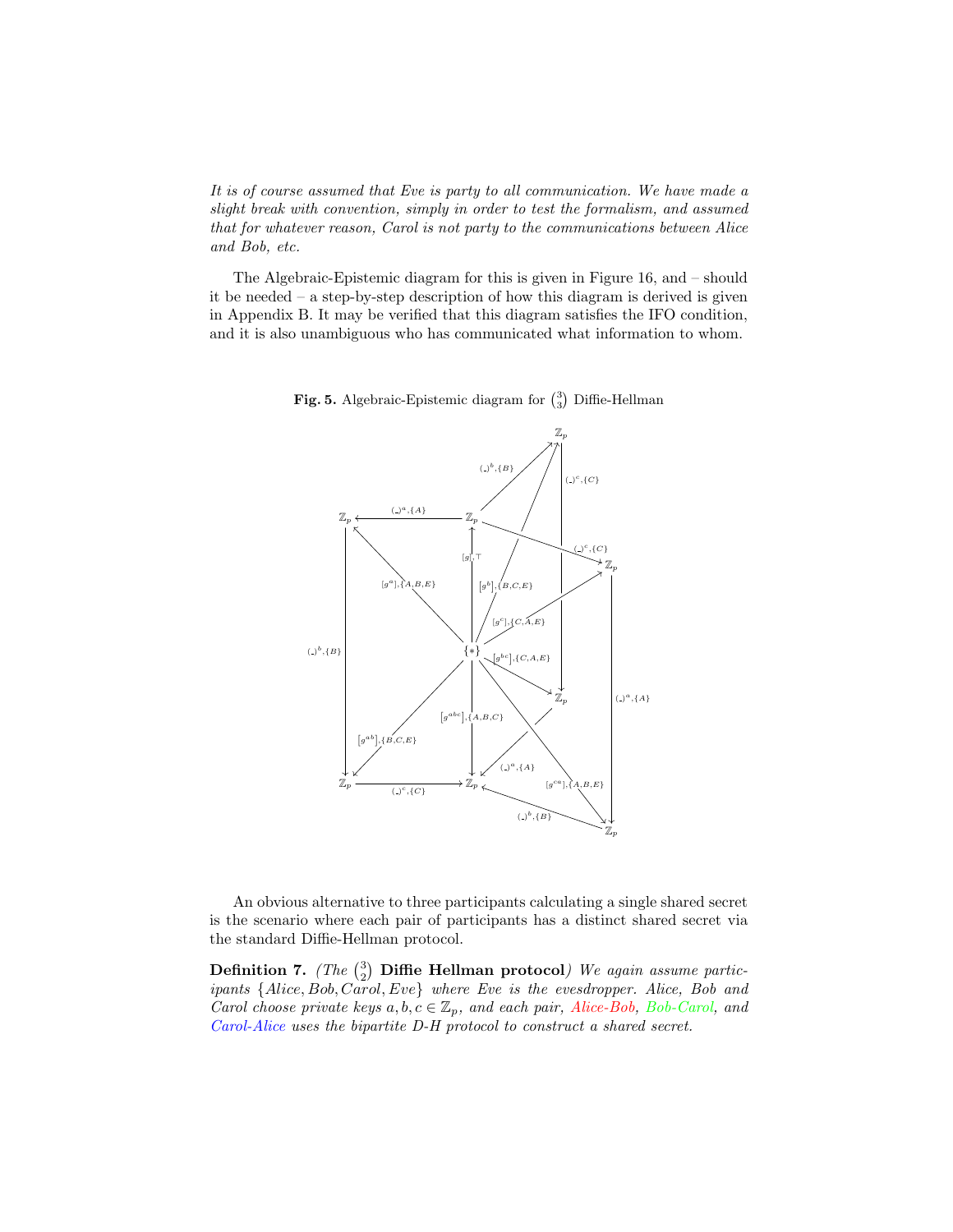- Alice, Bob, and Carol compute  $g^a$  and  $g^b$  and  $g^c$  respectively. They publicly announce their results.
- Alice computes  $g^{ba}$  (shared with Bob) and  $g^{ca}$  (shared with Carol).
- Bob computes  $g^{cb}$  (shared with Carol) and  $g^{ab}$  (shared with Alice).
- Carol computes  $g^{ac}$  (shared with Alice) and  $g^{bc}$  (shared with Bob).

We jump straight to the A-E diagram for the above protocol, given in Figure 6. This uses the same colour-coding as above.





Remark 5 (Timing and ordering of steps in tripartite Diffie-Hellman). A notable difference between the step-by-step descriptions of Definitions 6 and 7, and the A-E diagram of Figures 16 and 6, is that in the tabular description the order of steps is fixed. In the categorical diagrams, it becomes clear how this particular ordering of steps is not essential; rather, the only real restrictions are that a participant can only communicate a value after she has calculated it, and a value can only be calculated once the pre-requisites for this calculation have been received.

Based on the diagram we may consider alternative orderings of the steps given in Definition 6; it may be verified that these correspond to alternative, but operationally equivalent, presentations multipartite Diffie-Hellman protocols.

Should we wish to introduce explicit timing and ordering of events to A-E diagrams, this may be done by altering the underlying categories. Replacing the lattice  $2^P$  of participants by its product with some total order  $(T, \leq)$  gives the intuition of  $(f, (A, t))$  as, "after time t, Alice is able to perform the operation f", and the IFO condition may again be used to enforce consistency with respect to this notion of causality.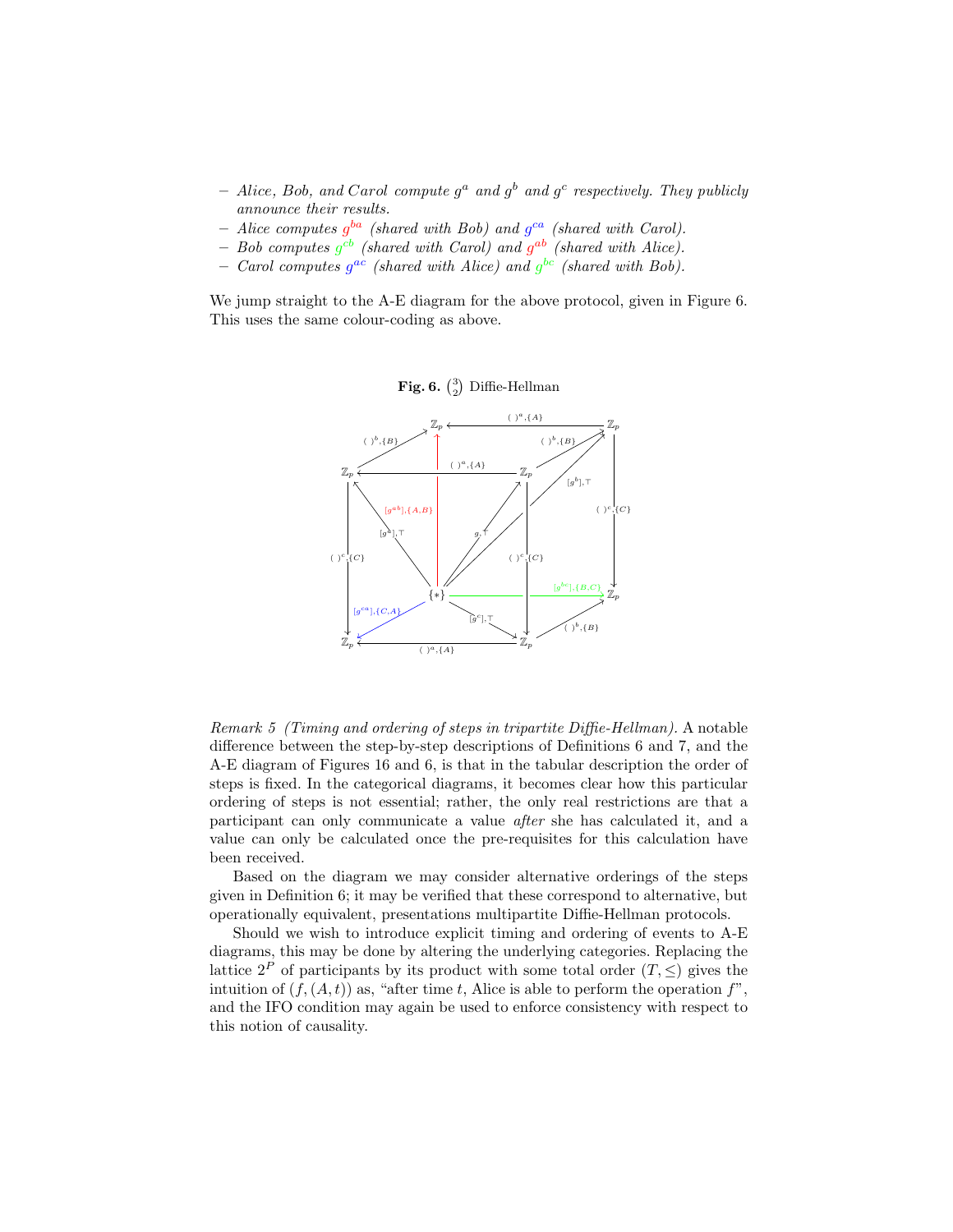## 6 A-E Diagrams as graphical tools for protocols

Although a diagrammatic approach may give a path to intuitive descriptions of protocols via pictures, we also wish to show how these pictures provide concrete tools for reasoning about information flow.

A diagrammatic calculus allows us easily to answer certain questions such as, 'how much information does a given participant have?', 'what are the routes by which an evesdropper may become aware of a given secret?', and 'what are the consequences of this particular value becoming known?'. We first illustrate this using various forms of Diffe-Hellman key exchange, then give general techniques for finding implicit or hidden information via diagrams.

#### 6.1 Manipulating A-E diagrams

We make some straightforward definitions that will have useful interpretations when applied to A-E diagrams. A key concept is ordering categorical diagrams.

**Definition 8.** Let  $(C, \leq)$  be a poset-enriched category, and let  $\mathfrak{H}, \mathfrak{K}$  be diagrams (not necessarily commutative) over C. We say  $\mathfrak{H} \leq \mathfrak{K}$  iff the underlying directed graph of  $\mathfrak H$  is a subgraph<sup>1</sup> of the underlying digraph of  $\mathfrak K$ , and for all edges of  $\mathfrak{H}$ , the label in  $\mathfrak{H}$  is less than or equal to the label of the same edge in  $\mathfrak{K}$ . It is immediate that this a partial order on diagrams over  $\mathcal{C}.$ 

The above is of course applicable to IFO diagrams. Of particular interest is the poset of IFO diagrams that are above an arbitrary diagram, and whether this poset has a bottom element. In general there may not be a unique minimal IFO diagram above an arbitrary diagram.

#### 6.2 Participants' views of protocols

A natural example of the ordering of diagrams is given by taking the A-E diagram for a given protocol, and erasing all edges whose 'tag' does not include some participant, or set of participants.

In Figure 7, we consider the A-E diagram for the  $\binom{3}{3}$  Diffie-Hellman protocol, given in Figure 16, and do this for for the subsets  $\{\tilde{A}\}, \{A, B\}, \{A, B, C\}$  and {E}. This gives a convenient graphical illustration of the information available to Alice, Alice and Bob, Alice and Bob and Carol, and the evesdropper respectively.

It is immediate that these subdiagrams also satisfy the IFO condition, and similarly that taking any A-E diagram satisfying the IFO condition, and erasing all edges according to a simlar criterion, will result in a diagram that again satisfies the IFO condtion. In particular, it is simple to take the diagram of Figure 6 and erase all edges not accessible to some (non-evesdropper) participant, to recover the A-E diagram for bipartite D-H key exchange given in Figure 1.

<sup>&</sup>lt;sup>1</sup> We assume an implicit, fixed, embedding in order not to have to consider the graph embedding or graph isomorphism problem. In practice, this embedding is immediate from the interpretation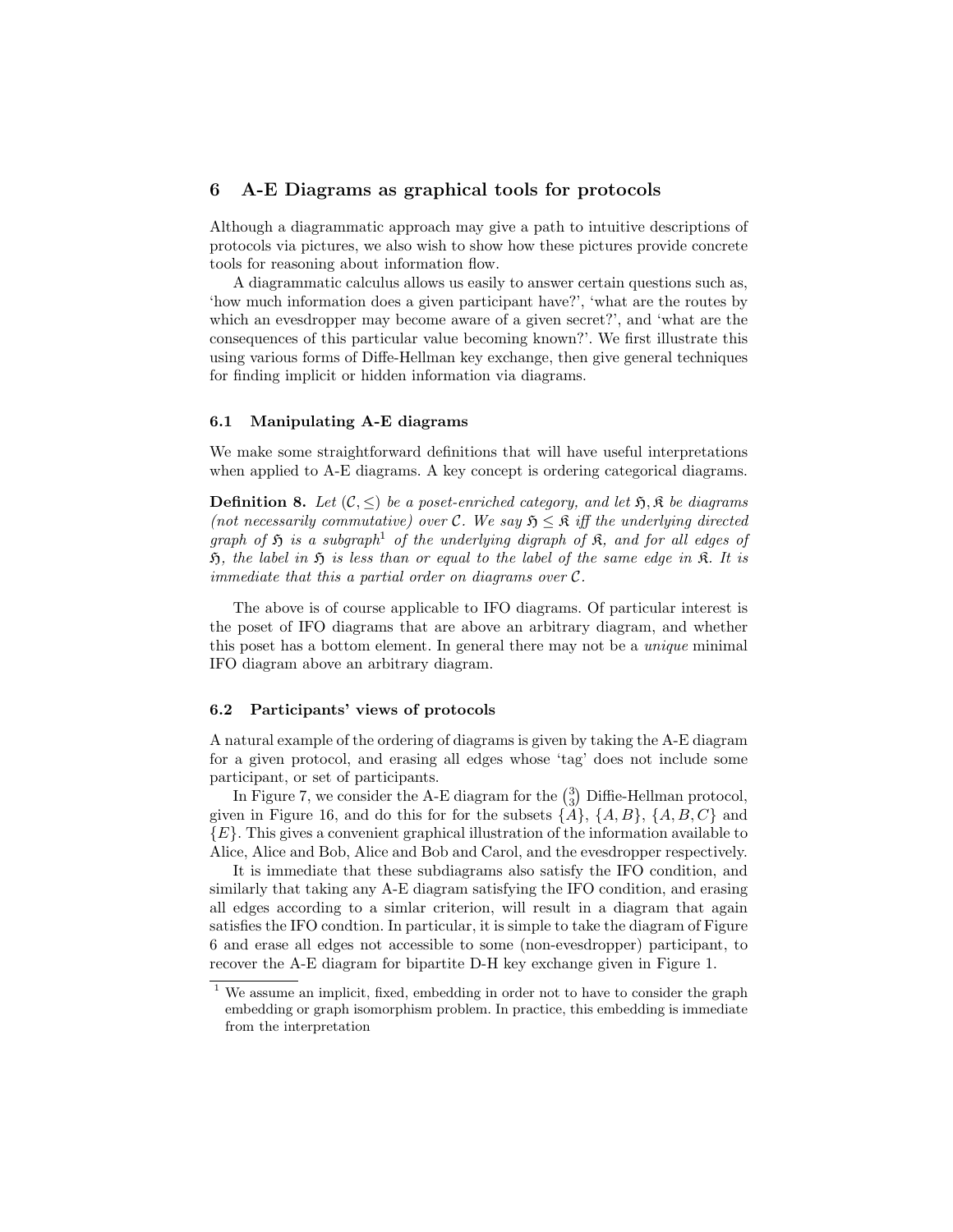**Fig. 7.**  $\binom{3}{3}$  Diffie-Hellman as seen by various sets of participants

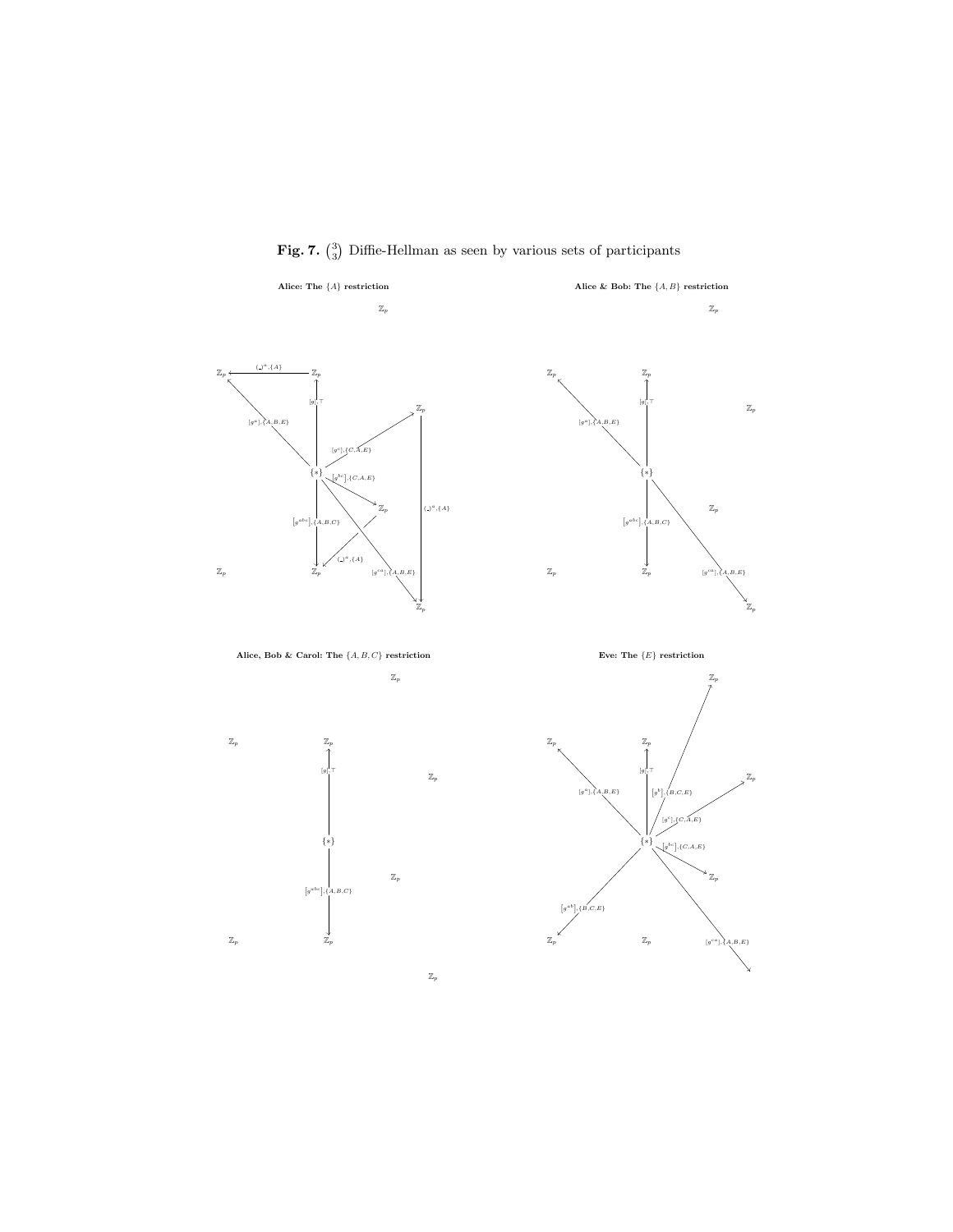#### 6.3 Updating A-E diagrams based on additional information

We now consider the more interesting case of when a diagram is modified to reflect some additional information. The resulting diagram may fail to satisfy the IFO condition.

Under these circumstances, the partial ordering of diagrams becomes a useful practical tool: given a diagram  $\mathfrak D$  that does not satisfy the IFO condition, we consider the poset of diagrams above it that do satisfy this condition. Under very light assumptions, this will have a bottom element — we may analyse this to establish the consequences of this additional information.

This is best illustrated by a somewhat trivial example; we take both the  $\binom{3}{3}$ and the  $\binom{3}{2}$  Diffie-Hellman protocols and update them both with some additional information: Eve has become aware of the private key of one of the participants.

To analyse the  $\binom{3}{3}$  protocol, we modify the diagram of Figure 16 to replace every ocurrence of  $\tilde{O}^a$ ,  $\{A\}$  by  $\tilde{O}^a$ ,  $\{A, E\}$ . This will result in the diagram on the lhs of Figure 8.



Fig. 8. Eve knows Alice's private key!

This diagram does not satisfy the IFO condition; it is missing either some communication or some route to participants calculating a given value. Fortunately, the poset of IFO diagrams above this has a smallest element: given on the rhs of Figure 8.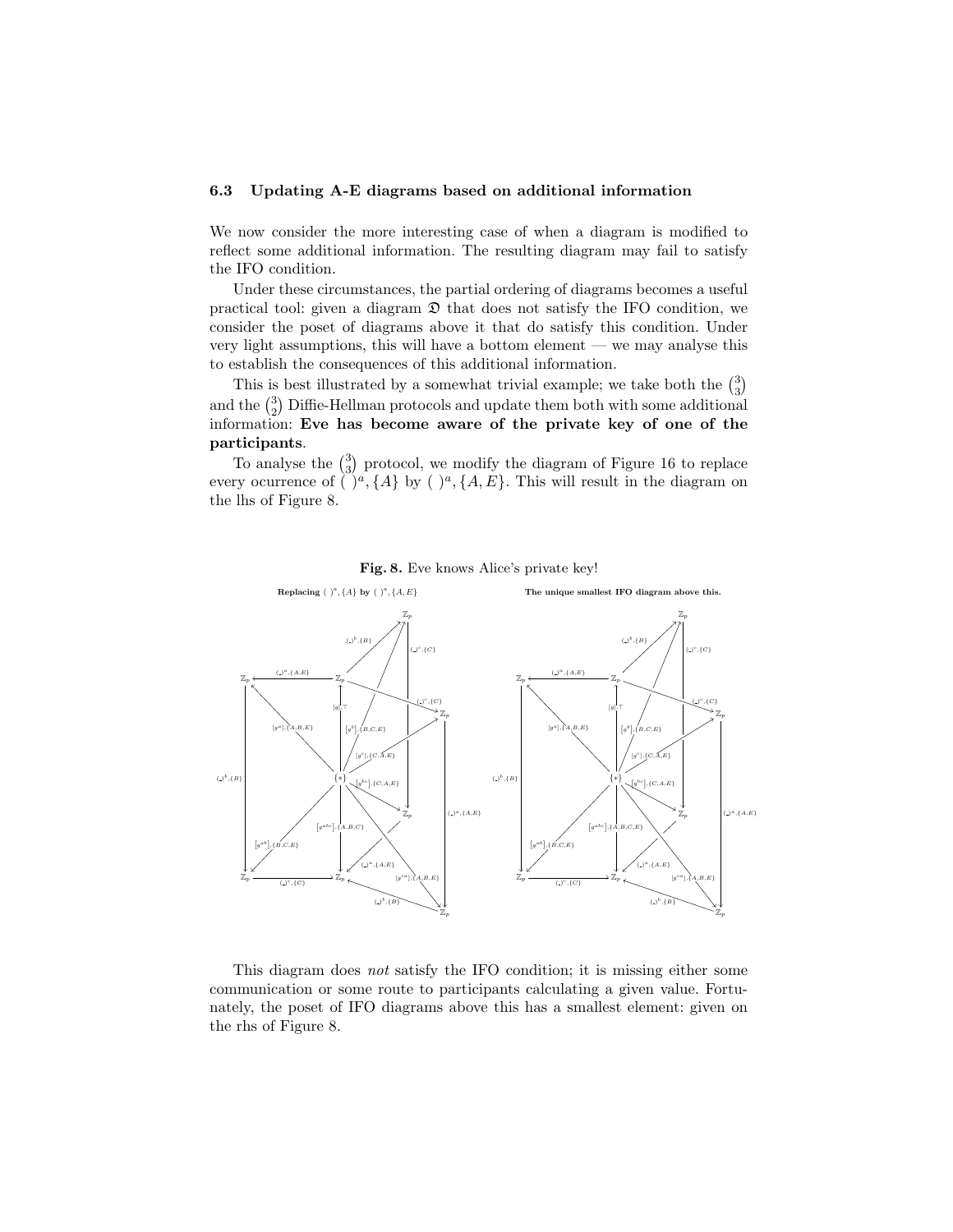This particular case is straightforward; the lhs diagram has failed to satisfy the IFO condition because of the following single subdiagram:



whereas the smallest IFO diagram above this is given by replacing the edge labelled  $[g^{abc}]$ ,  $\{A, B, C\}$  with an edge labelled by  $[g^{abc}]$ ,  $\{A, B, C, E\}$ . This single change corresponds to the observation that Eve now has a route to calculating Alice, Bob and Carol's shared secret.

By contrast, let us now assume that Eve is in fact aware of Bob's secret key in the  $\binom{3}{2}$  version of D-H key exchange. We modify the diagram of Figure 6 to take this into account; we replace each ocurrence of  $( )^b$ ,  $\{B\}$  by  $( )^b$ ,  $\{B, E\}$  and find the minimal A-E above the result. This gives the diagram of Part (i) of Figure 9. Using the techniques of Section 6.2, we then consider Eve's view of the result, giving part (ii) of Figure 9. It is clear from the diagrams that Eve now



has knowledge of the shared secrets of Alice & Bob, and Bob & Carol. However, she is not able to discover the shared secret of Alice & Carol.

Remark 6. Both the above results are course utterly trivial to anyone even slightly familiar with Diffie-Hellman key exchange. The intention is to demonstrate the reliability of the formalism, before moving on to demonstrate its utility.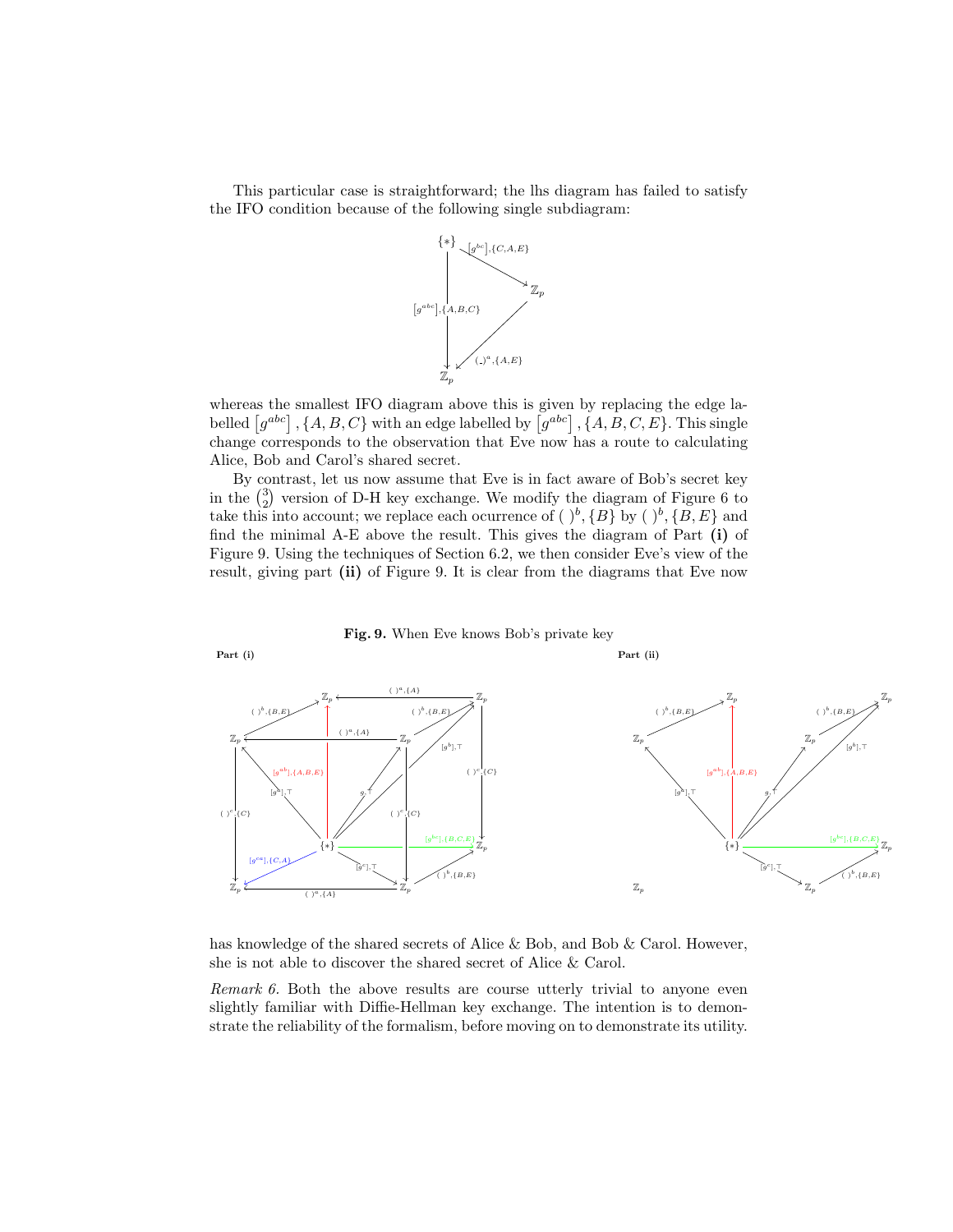## 7 Ambiguity, incompleteness, and algorithmics

In the above diagrammatic manipulations, information about which participant has made a particular announcement is not explicitly included in the A-E diagram for a protocol; rather, it must be deduced from the context. This is by design, and should be seen as a desirable feature, rather than a flaw<sup>2</sup>. In particular, it allows us to model ambiguous situations, where uncertainty exits as to, for example, who has shared or made public certain information — and potentially to deduce this information from the remainder of the diagram.

This is less relevant for analysing existing protocols, which are carefully designed to avoid ambiguity, and more applicable to real-world situations involving partial information about public and private communications.

**Definition 9.** Let  $\mathfrak{D}$  be a diagram satisfying the IFO condition. We say that  $\mathfrak{D}$ is triangulated when every non-identity 2-cell is decomposed into composites of identity two-cells, and non-identity two-cells whose source is a path of length two and whose target is a single edge, such as:



We say that a **triangulation** of a diagram  $\mathfrak{D}$  is a triangulated diagram  $\mathfrak{T}$  with the same nodes as  $\mathfrak{D}$ , that contains  $\mathfrak{D}$  as a sub-diagram.

No ambiguity can exist about communication / announcements in a triangulated diagram (beyond the inherent ambiguities given in the original data, such as, 'Both  $A$  and  $B$  know the values  $x$  and  $y$ ; one of them subsequently announces the composite  $xy$ .'). Weaker conditions often suffice to avoid ambiguity. However, for algorithmic purposes the notion of forming triangulations of a given diagram is useful.

Consider the situation described by the following diagram:



It is of course inaccurate to declare that, based on the information represented in this diagram, some individual or collection of individuals, in  $\bigwedge_{j=1}^{4} P_j$  must

 $^{\rm 2}$  Readers who disagree are invited to modify the formalism somewhat, so that 2-cells are labelled explicitly with this information. Categorically this task is simple; the resulting structures may be useful in some settings but in general are less flexible.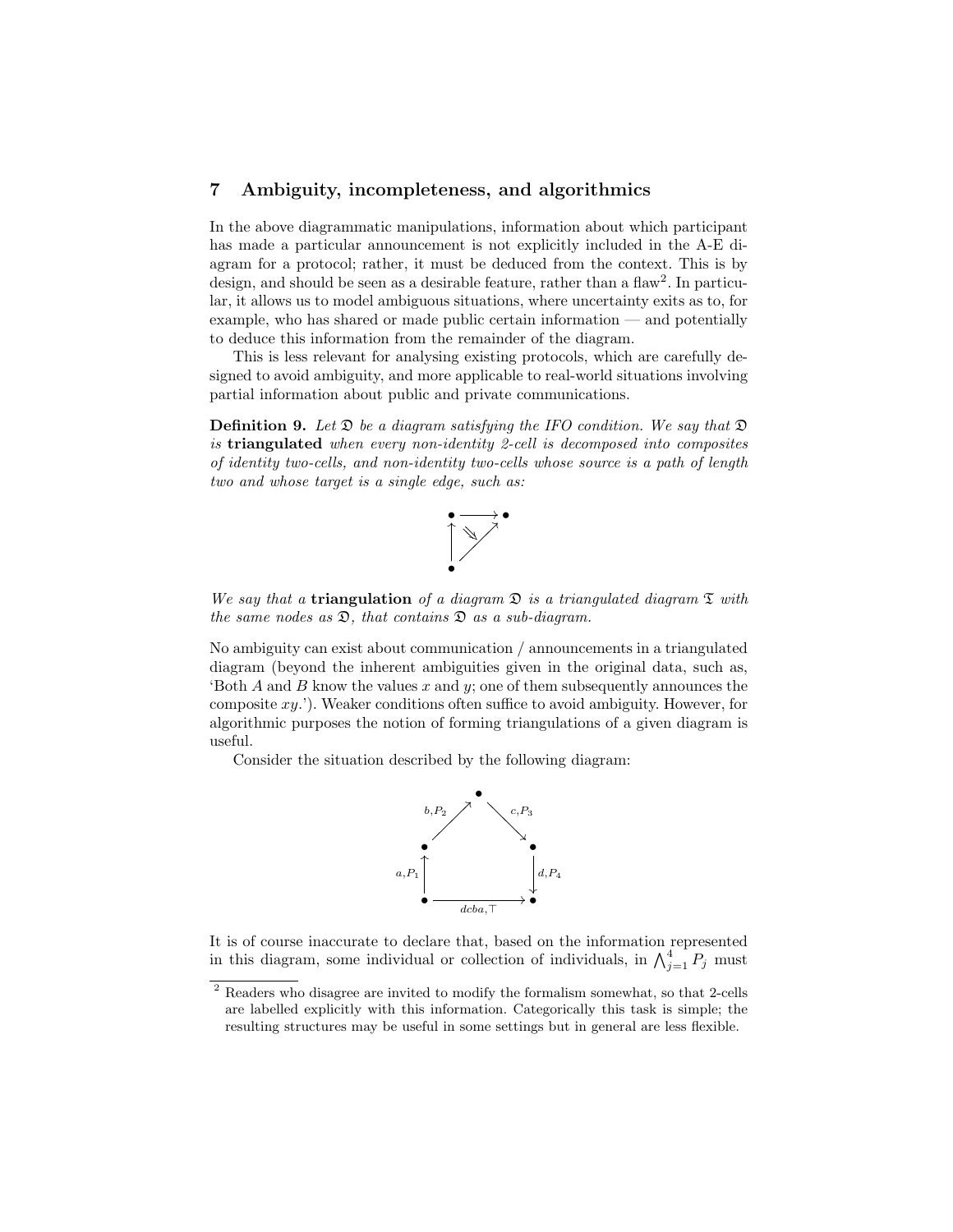have publicly announced the result of the composition dcba. A counterexample is given by taking  $P_1 = \{V, W\}$ ,  $P_2 = \{W, X\}$ ,  $P_3 = \{X, Y\}$ , and  $P_4 = \{Y, Z\}$ , so  $\bigwedge_{j=1}^4 P_j = \bot$ .

Instead, it is clear that when analysing who has shared what information with whom, we require additional edges in that diagram that provide additional epistemic data but do not add anything to the underlying algebraic structure.

Diagrams  $\mathfrak{D}_1$  and  $\mathfrak{D}_2$  below give two possible ways in which the composite dcba came to be public knowledge:



Diagram  $\mathfrak{D}_1$  is triangulated; we see that W has publicly announced the composite ba and  $Z$  has publicly announced  $dc$ , resulting in any participant being able to compute dcba.

However,  $\mathfrak{D}_2$  is still not triangulated; although we can see that X has publicly announced cb there still remains some ambiguity about how dcba came to be public knowledge.

To resolve the ambiguity in  $\mathcal{D}_2$ , note that it is a sub-diagram of both the following triangulated diagrams:



In  $\mathfrak{D}_3$ , we see that either V or W has announced cba, then either Y or Z has announced dcba. Alternatively, in  $\mathfrak{D}_4$ , we see that either Y or Z has announced  $dca$  followed by either U or V announcing  $dcba$ .

The diagrams  $\mathfrak{D}_1, \mathfrak{D}_3, \mathfrak{D}_4$  are of course not the only routes by which dcba may have come to be public knowledge. The two remaining possibilities are left as a straightforward exercise. In general, it is a simple, and easily automated, task to take an A-E diagram and derive the possible ways (if any!) in which communications amongst the participants which may have lead to this situation.

Remark 7. We should be aware that simply drawing such diagrams reflects our own epistemic beliefs; when we tag an edge with the pair  $(x, \{U, V\})$  we are making the assumption that, for example, neither  $U$  nor  $V$  has publicly announced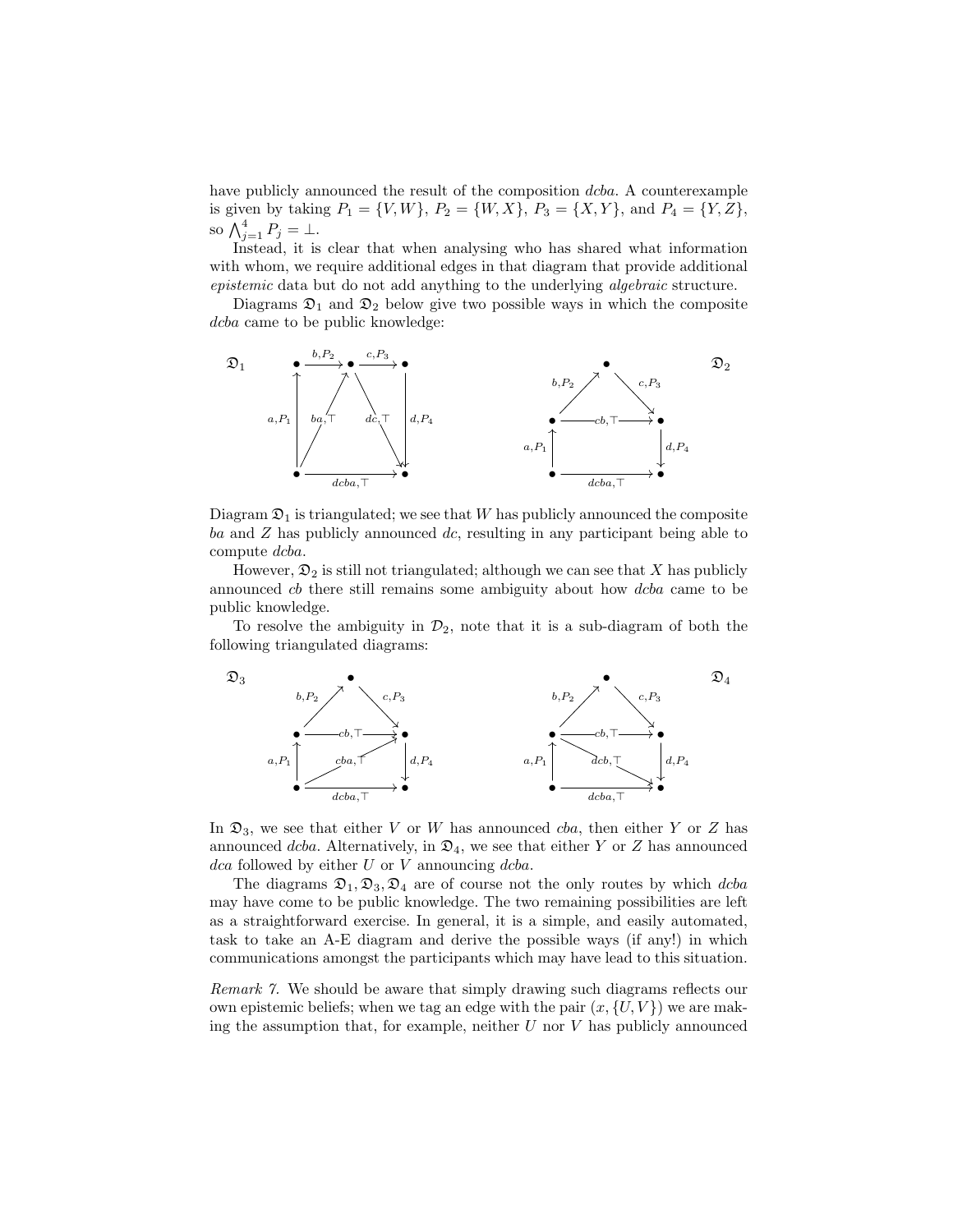the value x. Triangulating a diagram is a method of making deductions about what actions participatns may have taken, based on a priori assumptions.

For deducing additional information of which we are not aware (e.g. participant  $U$  has communicated the value of  $x$  to another participant  $W$ ), we must combine the above notion of triangulating diagrams with the tools derived from considering the poset of diagrams above or below a given diagram.

## 8 Future directions

Although it is visually appealing to be able to draw protocols for communication in diagrammatic form, the intention is also to develop concrete tools. These must be shown to be both accurate and useful; so far, this paper has concentrated on demonstrating that they accurately model the phenomena in question. This was done via their application to some very simple cryptographic protocols, where the answers to the questions considered are not only well-known, but almost trivially established.

What remains is to apply them to more complex situations; in particular, using them to reason about situations with incomplete knowledge appears to be potentially more fruitful.

From a more mathematical point of view, there are hints that the connection between categorical diagrams and cryptographic protocols may be more fundamental. Appendix A uses Commuting Action Key Exchange (CAKE) as an alternative illustration of A-E diagrams. The first concrete application of CAKE was in [11], where Thompson's group  $\mathcal F$  was proposed as a platform.

It is by now almost folklore that Thompson's  $F$  consists entirely of canonical associativity isomorphisms, as found in the foundations of category theory [3]. This makes the relevant diagrams from Appendix A precisely canonical coherence diagrams — which are absolutely fundamental to much of category theory. Although the protocol of  $[11]$  was rapidly discovered to be insecure  $[4, 9]$ , it is still worthwhile to consider its interpretations as category theory rather than cryptography – this program is carried out in [2].

## 9 Acknowledgements

I have had the good fortune to encounter several cryptographically-minded category theorists, and category-curious cryptographers. Thanks are due to Chris Heunen (Edinburgh), Delaram Kahrobaei (York), Dusko Pavlovic (Hawaii), and Noson Yanofsky (New York). Thanks are also due to Morgan Hines, for finding the regular 3D polyhedron associated with the protocol of Appendix C.

## References

1. W. Diffie and M. Hellman. New directions in cryptography. IEEE Transactions on Information Theory, 1976.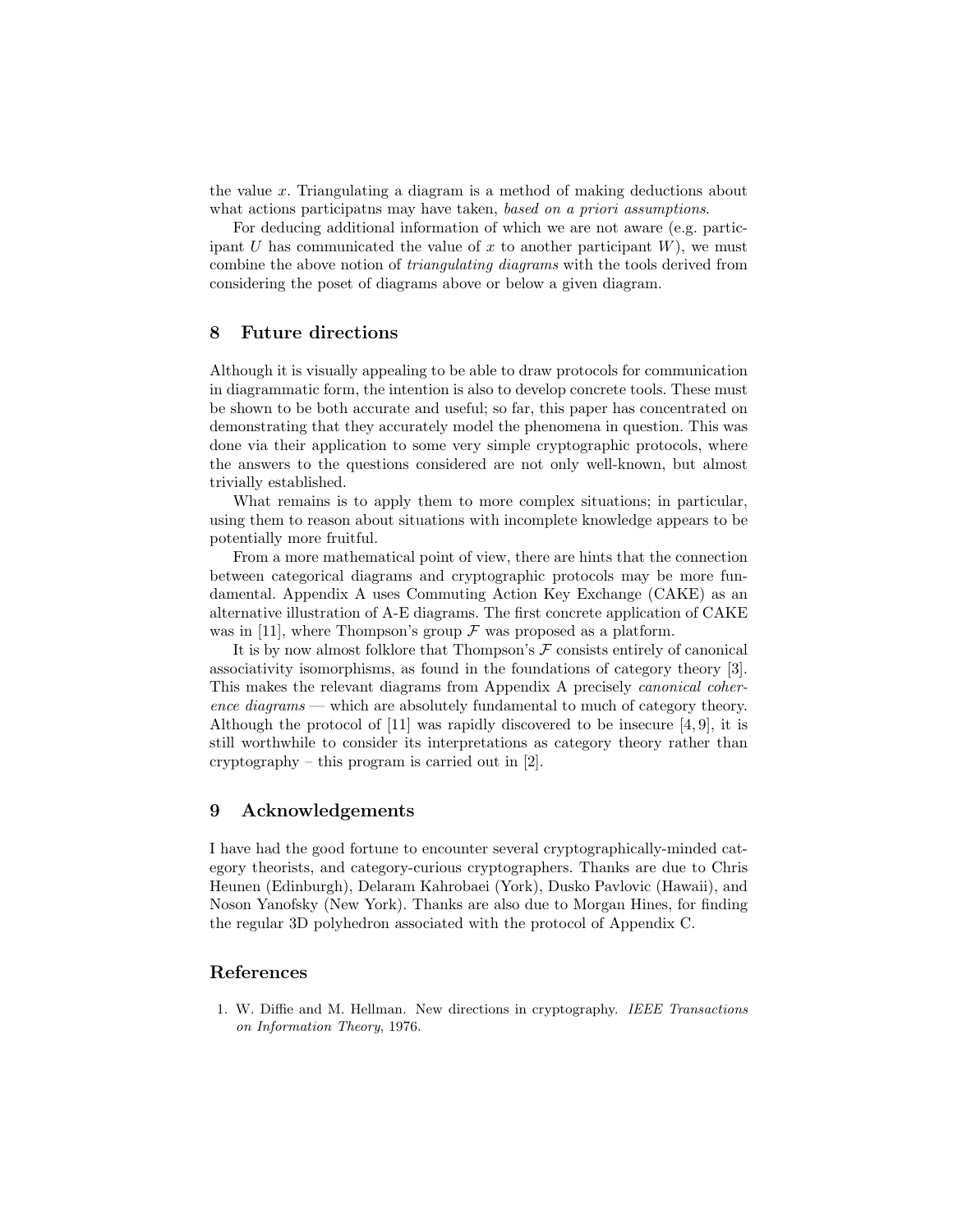- 2. P. Hines. Categorical coherence in cryptography, algebra, & number theory. (Under revision, following referees comments), 2020.
- 3. S. MacLane. Categories for the working mathematician. Springer-Verlag, New York, second edition, 1998.
- 4. Francesco Matucci. Cryptanalysis of the shpilrain– ushakov protocol for thompson's group. Journal of Cryptology, 21(3):458–468, 2008.
- 5. Alfred J. Menezes, Paul C. van Oorschot, and Scott A. Vanstone. Handbook of Applied Cryptography. Discrete Mathematics and Its Applications. 1996.
- 6. R. Merkle. Secure communications over insecure channels. Communications of the ACM, 21 (4).
- 7. D. Pavlovic. Chasing diagrams in cryptography. In Claudia Casadio, Bob Coecke, Michael Moortgat, and Philip Scott, editors, Categories and Types in Logic, Language, and Physics: Essays Dedicated to Jim Lambek on the Occasion of His 90th Birthday, pages 353–367. Springer Berlin Heidelberg, Berlin, Heidelberg, 2014.
- 8. John Power. 2-categories. Technical Report NS-98-7, August 1998. 18 pp.
- 9. Dima Ruinskiy, Adi Shamir, and Boaz Tsaban. Length-based cryptanalysis: The case of thompson's group. 1, 07 2006.
- 10. V. Shpilrain and G. Zapata. Combinatorial group theory and public key cryptography.  $http://arXiv.org/abs/math/0410068v1, 2004$ .
- 11. Vladimir Shpilrain and Alexander Ushakov. Thompson's Group and Public Key Cryptography, pages 151–163. Springer Berlin Heidelberg, Berlin, Heidelberg, 2005.
- 12. Vladimir Shpilrain and Gabriel Zapata. Combinatorial group theory and public key cryptography. Applicable Algebra in Engineering, Communication and Computing, 17, 11 2004.

## A A-E diagrams from non-commutative cryptography

Although this paper uses various forms of Diffie-Hellman key exchange as illustrative examples, we emphasise that the techniques are entirely general. To this end, we take a brief diversion, and present A-E diagrams for a family of significantly different cryptographic protocols, from the general field of noncommutative cryptography.

We do this in order to point out how the techniques for constructing A-E diagrams, their interpretation in terms of information flow, and the correctness criterion, are equally valid in different settings.

A general prescription for public-key protocols in non-commutative cryptography is that of Commuting Action Key Exchange (CAKE), introduced in [10]. Many familiar examples arise from this general prescription. In [10], the following particular form establishes a shared secret (a member of a given monoid) between the usual two parties, Alice and Bob, as follows:

Definition 10 (The semigroup CAKE protocol). Given a monoid M, Alice and Bob may come to share a private element  $\sigma \in M$  via public communication as follows:

- 1. Alice and Bob agree on two subsets  $A, B \subseteq S$  (their respective key pools) that point-wise commute i.e.  $ab = ba$  for all  $a \in A$  and  $b \in B$ .
- 2. A fixed root element  $\gamma \in S$  is agreed upon.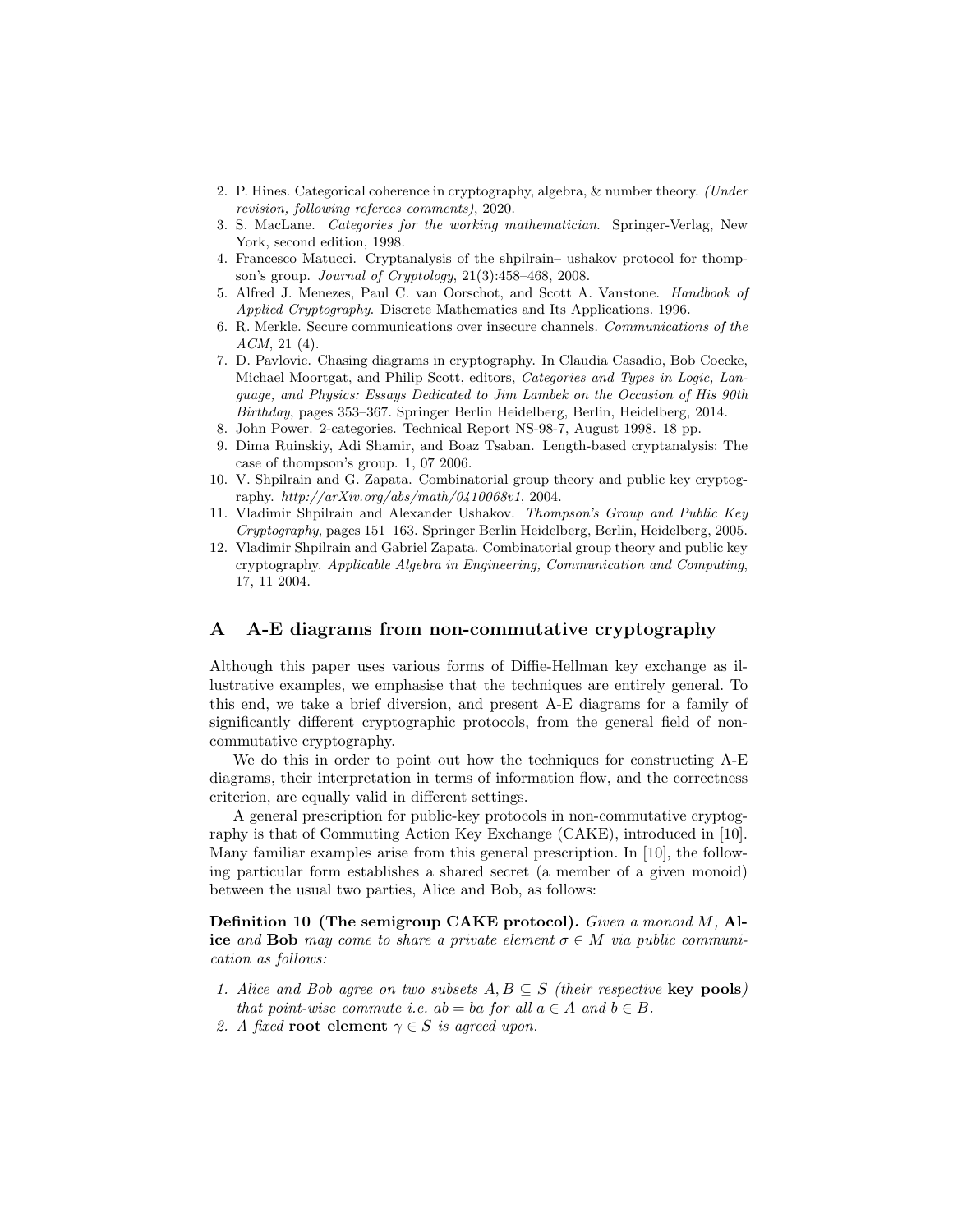- 3. Alice chooses her **private key**, a pair of elements  $\alpha_1, \alpha_2 \in A$ , and publicly broadcasts  $\alpha_1\gamma\alpha_2$
- 4. Bob chooses his **private key**, a pair of elements  $\beta_1, \beta_2 \in B$ , and publicly broadcasts  $\beta_1 \gamma \beta_2$ .
- 5. Alice then computes  $\alpha_1\beta_1\gamma\beta_2\alpha_2$  and Bob computes  $\beta_1\alpha_1\gamma\alpha_2\beta_2$ . By the pointwise commutativity of  $A, B \subseteq S$ , these are equal, giving Alice and Bob's shared secret as  $\sigma = \alpha_1 \beta_1 \gamma \beta_2 \alpha_2 = \beta_1 \alpha_1 \gamma \alpha_2 \beta_2$ .

The traditional evesdropper Eve is assumed to be party to all communications.

We treat the monoid  $M$  as a category in the usual way, and denote its unique object by  $\bullet \in Ob(M)$ . The A-E diagram over  $M \times 2^{\{A,B,E\}}$  for the CAKE family of protocols is given in Figure 10.



Fig. 10. The Algebraic-Epistemic diagram for semigroup CAKE

It is straightforward to verify that the A-E diagram of Figure 10 satisfies the IFO condition. The non-trivial 2-categorical information (i.e. the two-cells filled in with inequalities) illustrates both public announcements (Figure 11) and distinct routes to calculating the same value (Figure 12).



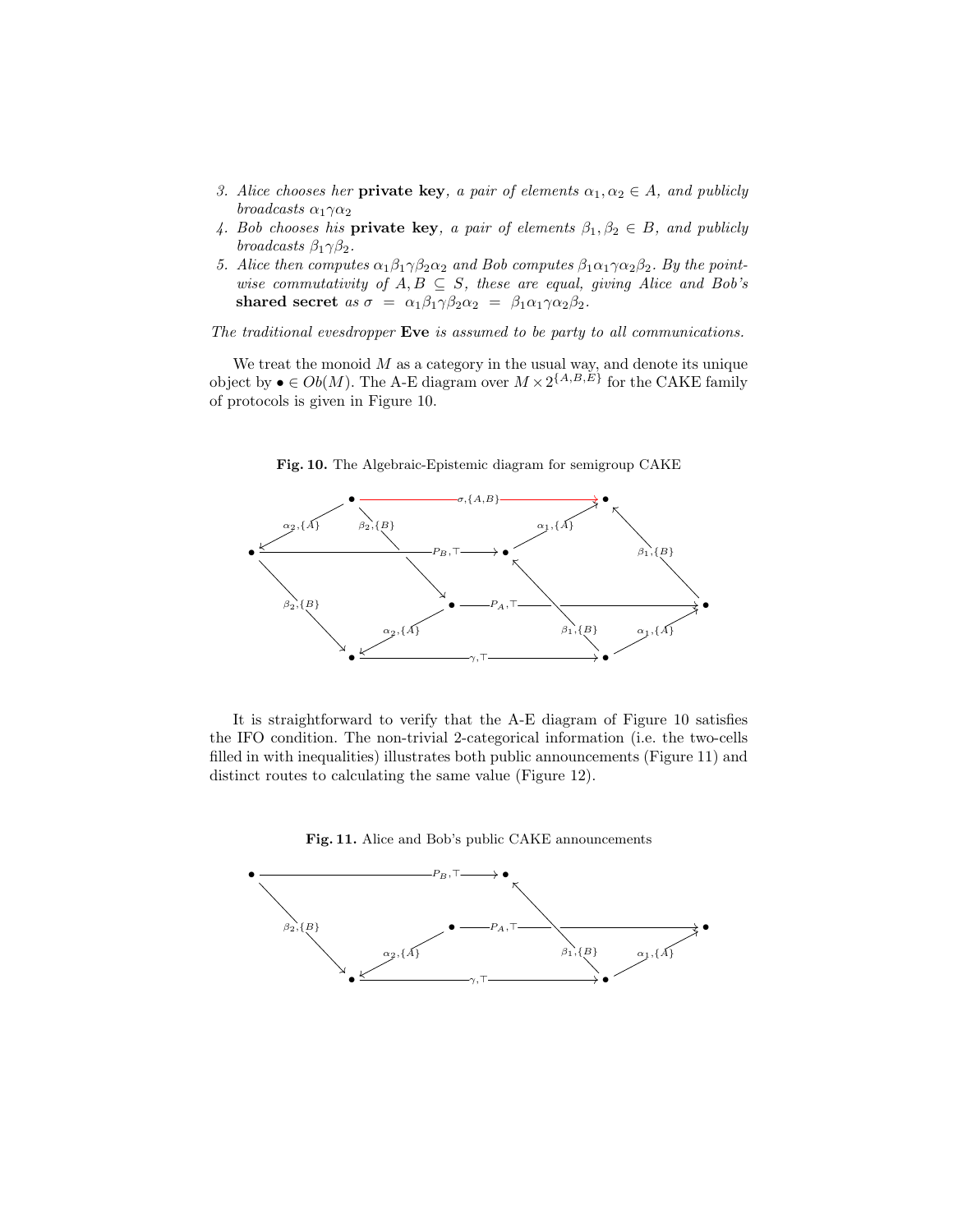Fig. 12. Distinct paths to the same result in CAKE



# B Step-by-step construction of A-E diagrams for  $\binom{3}{3}$  DH

In Section 5, the A-E diagram for the  $\binom{3}{3}$  Diffie-Hellman protocol is presented with no indication as to how it was derived. We now give a step-by-step description of the construction of the A-E diagram for the above protocol. The algebraic core is the identity  $($ <sub>-</sub> $)^{abc}$  =  $($ <sub>-</sub> $)^{bca}$  =  $($ <sub>-</sub> $)^{cab}$ , which we draw as the commuting diagram of Figure 13. The protocol itself relies on these equalities when applied

**Fig. 13.** The algebraic core of  $\binom{3}{3}$  D-H key exchange



to a specific root element  $g \in \mathbb{Z}$ , so we introduce the singleton object  $\{*\}$  and the element maps  $[g], [g^{abc}] : \{*\} \to \mathbb{Z}_p$ , giving the commuting diagram of Figure 14:

The elements  $g^a, g^{ab}, g^b, g^{bc}, g^c, g^{ca}$  also play an explicit part in the protocol, so we add in the appropriate arrows from the central point to the outer corners of each vertical rectangle, to give the commuting diagram of Figure 15 that describes the interaction of all algebraic entities in  $\binom{3}{3}$  Diffie-Hellman key exchange.

It finally remains to add in the epistemic data. This is routine, given that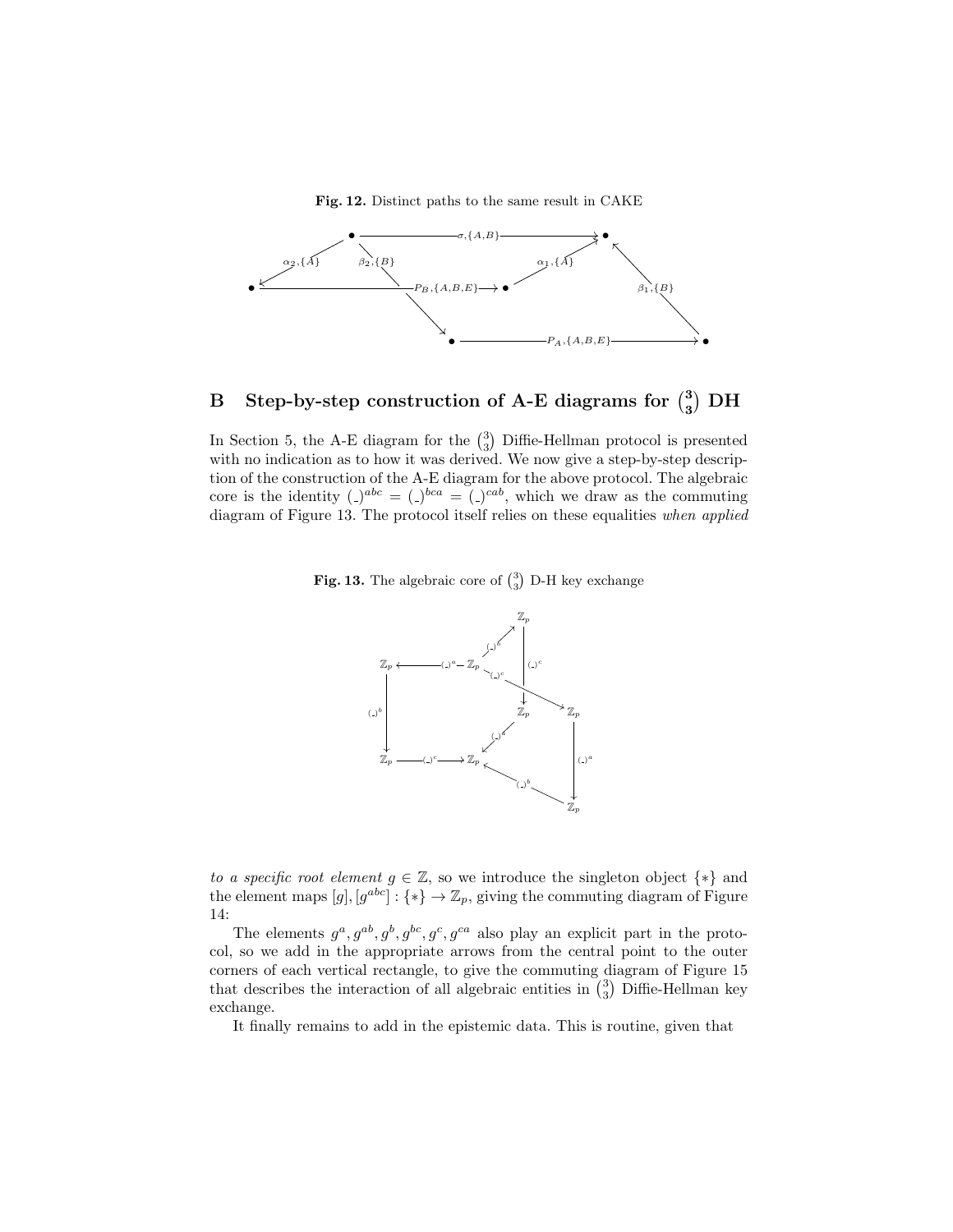Fig. 14. The algebra of  $\binom{3}{3}$  D-H, applied to a root element



- 1. only Alice (resp. Bob, resp. Carol) can perform ( $\int_a^a$  (resp. ( $\int_b^b$ , resp. ( $\int_c^c$ ).
- 2. Except for the computations in the bottom triangle,
	- Alice communicates the results of all her computations to Bob,
	- Bob communicates the results of all his computations to Carol,
	- Carol communicates the results of all her computations to Alice.
- 3. Eve is aware of the results of all communications.

Adding in this information gives the Algebraic-Epistemic diagram of Figure 16; it may be verified that this diagram satisfies the IFO condition, and it is also unambiguous who has communicated what information to whom.

Remark 8 (Generalising to arbitrary numbers of participants). It is notable that the diagram of Figure 16 consists of three isomorphic diagrams pasted along a common edge, with these three diagrams being related by a cyclic permutation of the symbols  $(A, a), (B, b)$  and  $(C, c)$ . This clearly generalises to a higher number of participants.

# C Diagrammatics for the  $\binom{4}{2}$  Diffie Hellman protocol

As an exercise in diagrammatics, we extend the diagrams of Section 5 to the case where there are four participants, and each pair of them establishes a shared secret – i.e. the  $\binom{4}{2}$  D-H key exchange protocol.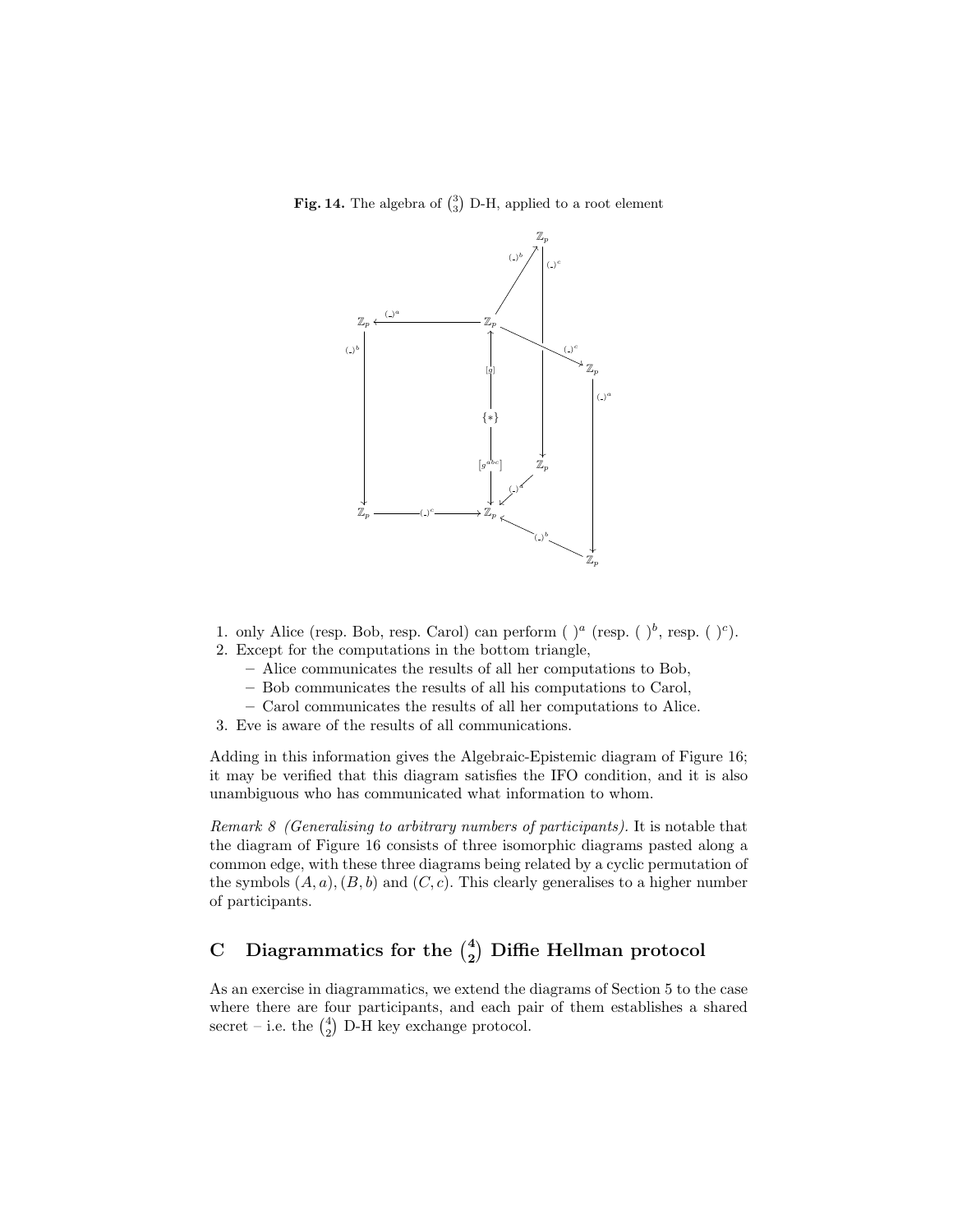**Fig. 15.** All the algebraic entities of  $\binom{3}{3}$  D-H key exchange



Definition 11. (The  $\binom{4}{2}$  Diffie Hellman protocol) We assume participants {Alice, Bob, Carol, Dave, Eve} where Eve is the evesdropper. Alice, Bob, Carol, and Dave each choose private keys  $a, b, c, d \in \mathbb{Z}_p$ , and each pair uses the pair-wise Diffie-Hellman protocol to construct a shared secret.

As a starting point to drawing the A-E diagram for this protocol, let us adopt yet another colour-coding convention, and denote operations applied by each participant by a consistent colour. Each participant then applies the 'exponentiation by their private key' on four different occasions, as illustrated in Figure 17. Recalling commutativity of modular exponentiation operations (i.e.  $(g^{b})^{c} = (g^{c})^{b}$ , &c.), we observe that a total of six distinct private keys are calculated, each one in two different ways.

Let us now take the graph of Figure 17 and identify nodes that have the same value (e.g. the top  $g^{ca}$  and the bottom  $g^{ac}$ ). We may draw the resulting figure as a regular three-dimensional figure where all lines have equal length, and all edges with the same colour are parallel. As these identifications are valid regardless of the value of the root  $g \in \mathbb{Z}_p$ , we have replaced the individual values by the object  $\mathbb{Z}_p$ . We have also added in the epistemic operation – this step is trivial, since as each operation shown(i.e. exponentiation by a private key) this may only be performed by the respective owner. We derive the (commuting) diagram of Figure 18.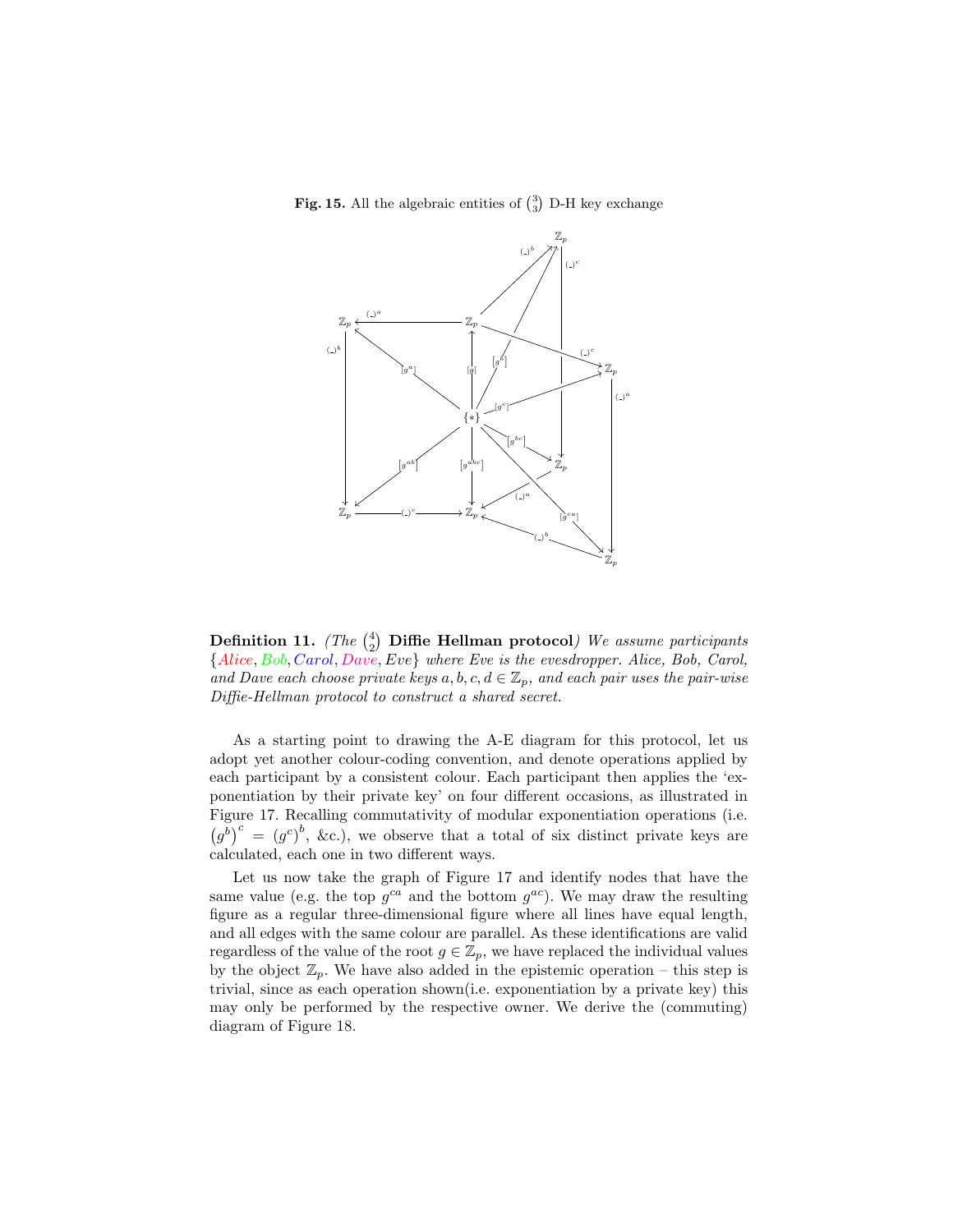

**Fig. 16.** Algebraic-Epistemic diagram for  $\binom{3}{3}$  Diffie-Hellman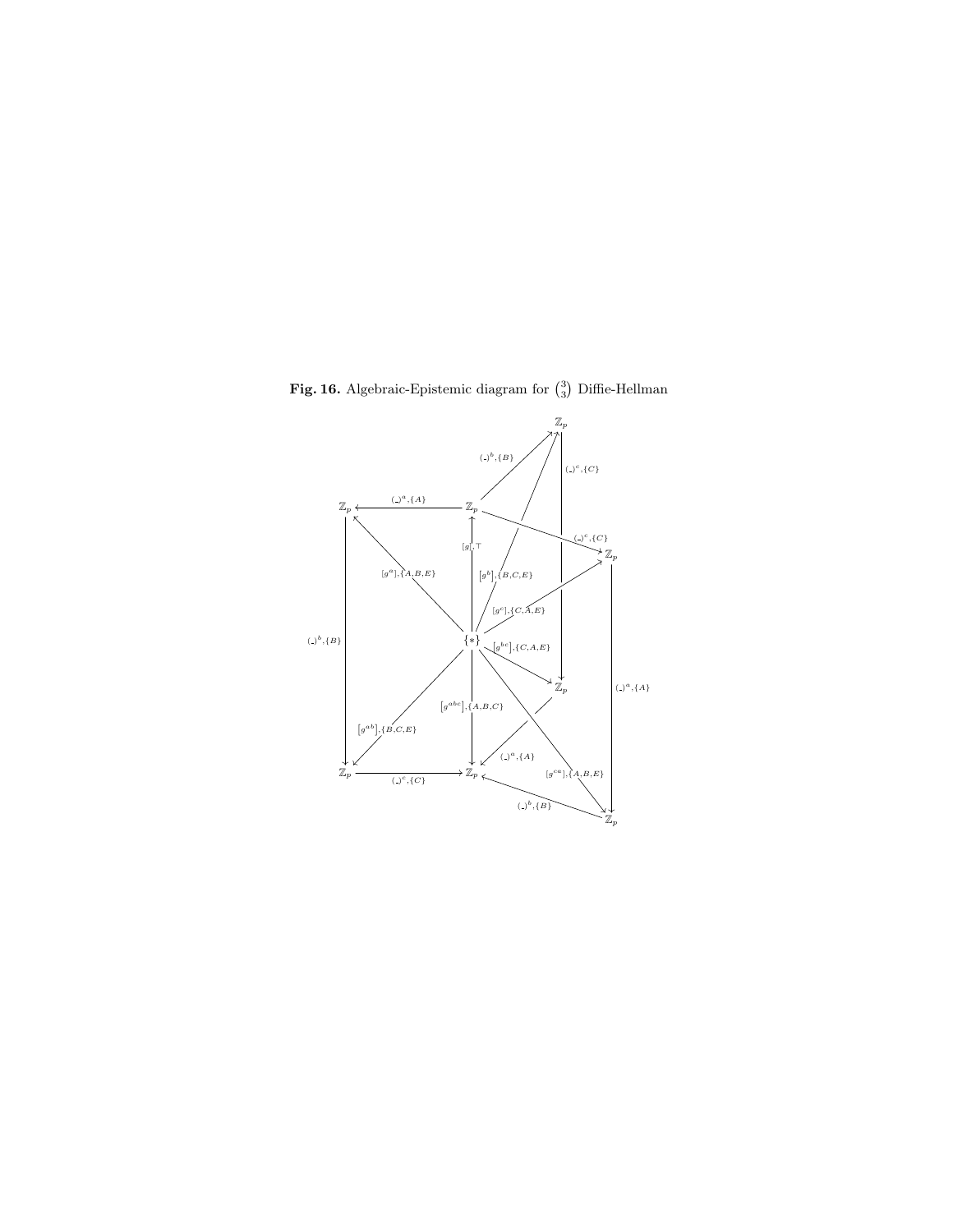Fig. 17. Each participant applies their secret operation four times



Note that this diagram does indeed commute – there are no non-trivial 2 cells. The composite along any two paths with the same source and target is of the form ( )<sup>s</sup>, {}, for some shared secret  $s \in \mathbb{Z}_p$ . This emphasises that no single individual is able to calculate a shared secret without a public announcement from another participant! Adding in the key singleton object, and the respective 'select an element' arrows will provide for non-trivial 2-cells, and hence models of knowledge & information flow.

Unfortunately, three spacial dimensions do not suffice for drawing this as a regular shape; we therefore adopt the following simplifications in order to make our diagram manageable:

- As both the algebraic and epistemic labels on the coloured edges are uniquely determined by the colour, we omit these labels in favour of the colour-coding only.
- The 'select an element' arrows are drawn as dotted lines, with no attempt made to distinguish over- and under- crossings.
- The unique singleton element is represented by a bullet  $\bullet = {\ast}.$

This then leads to the diagram shewn in Figure 19, which may be verified to satisfy the IFO condition.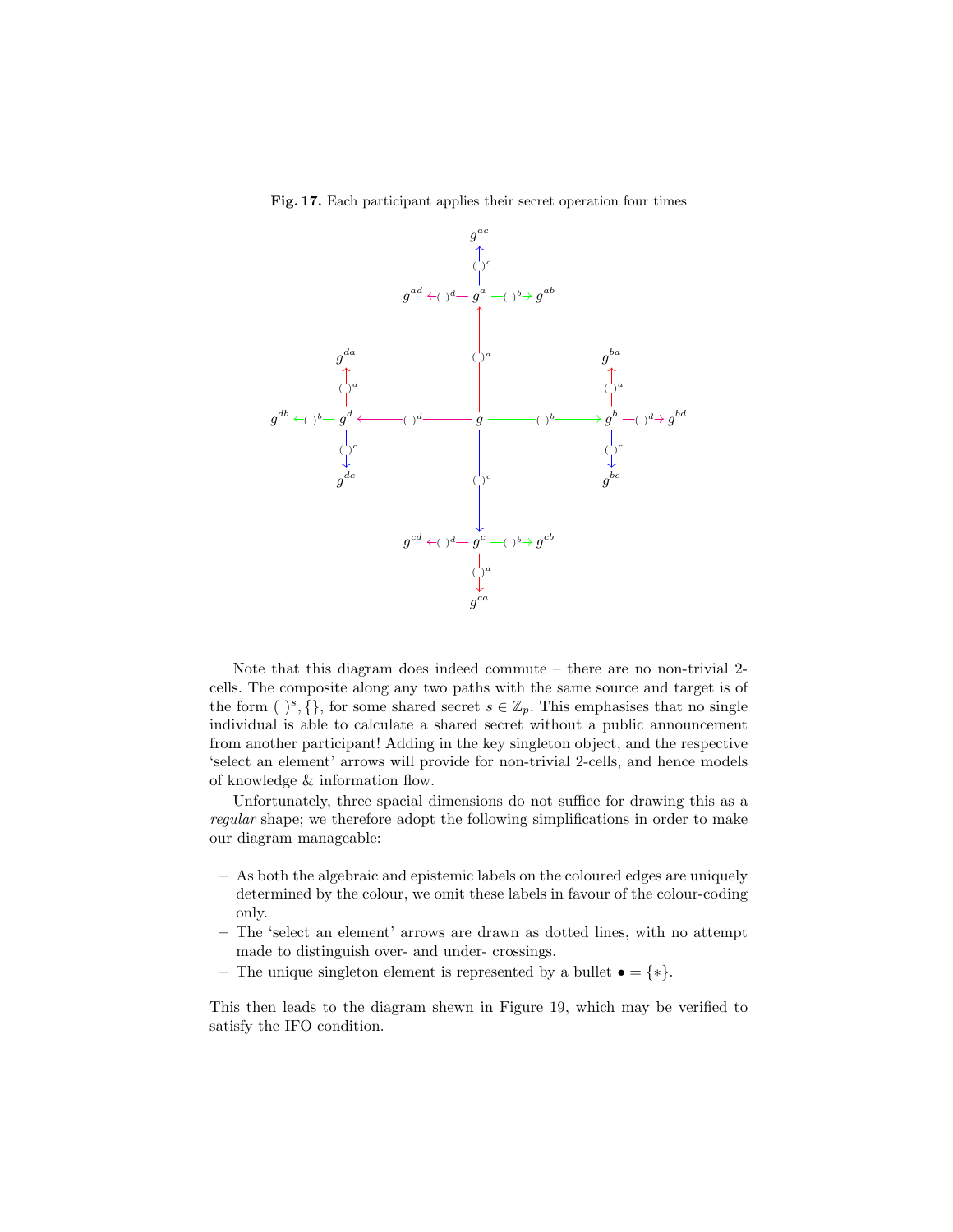

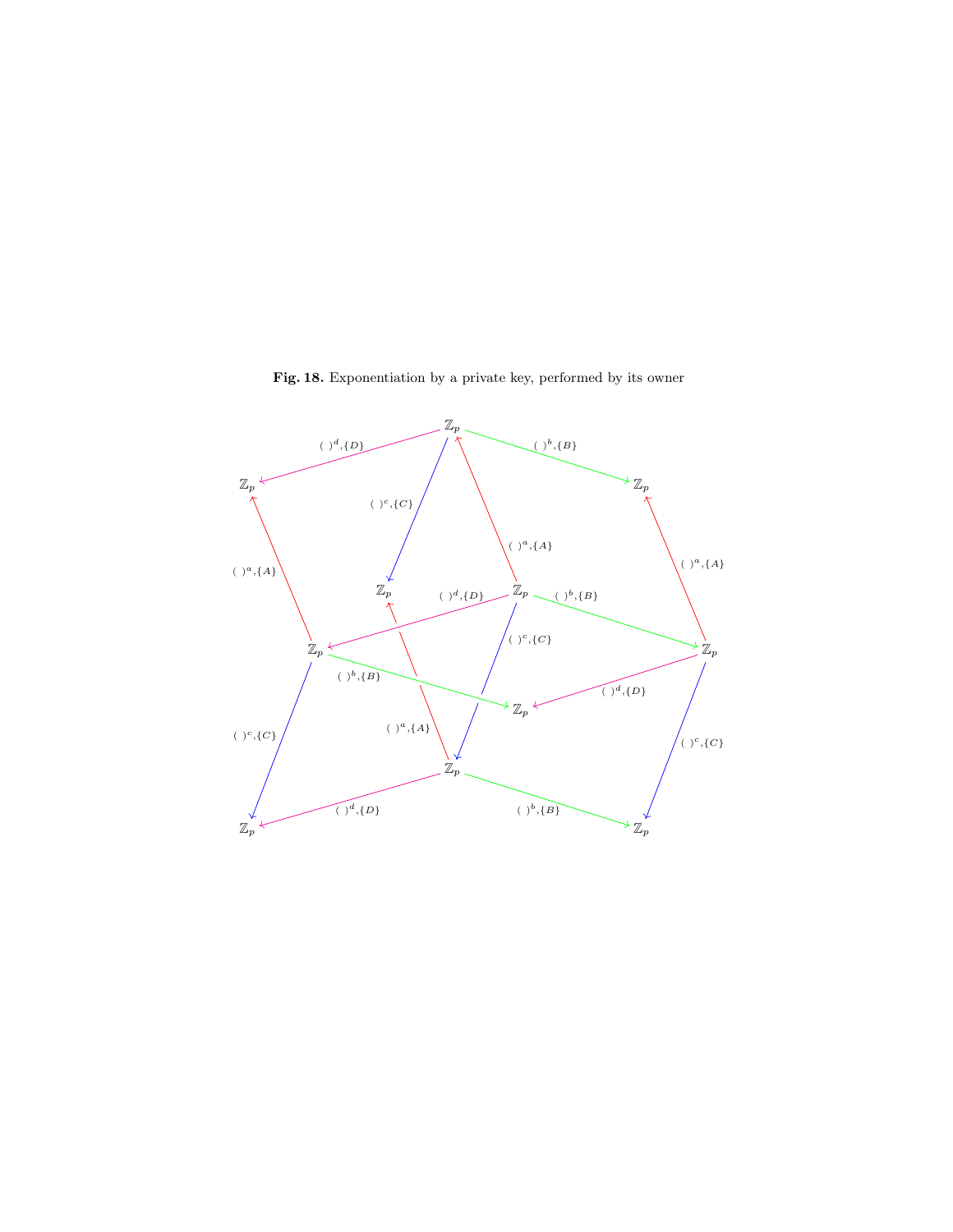